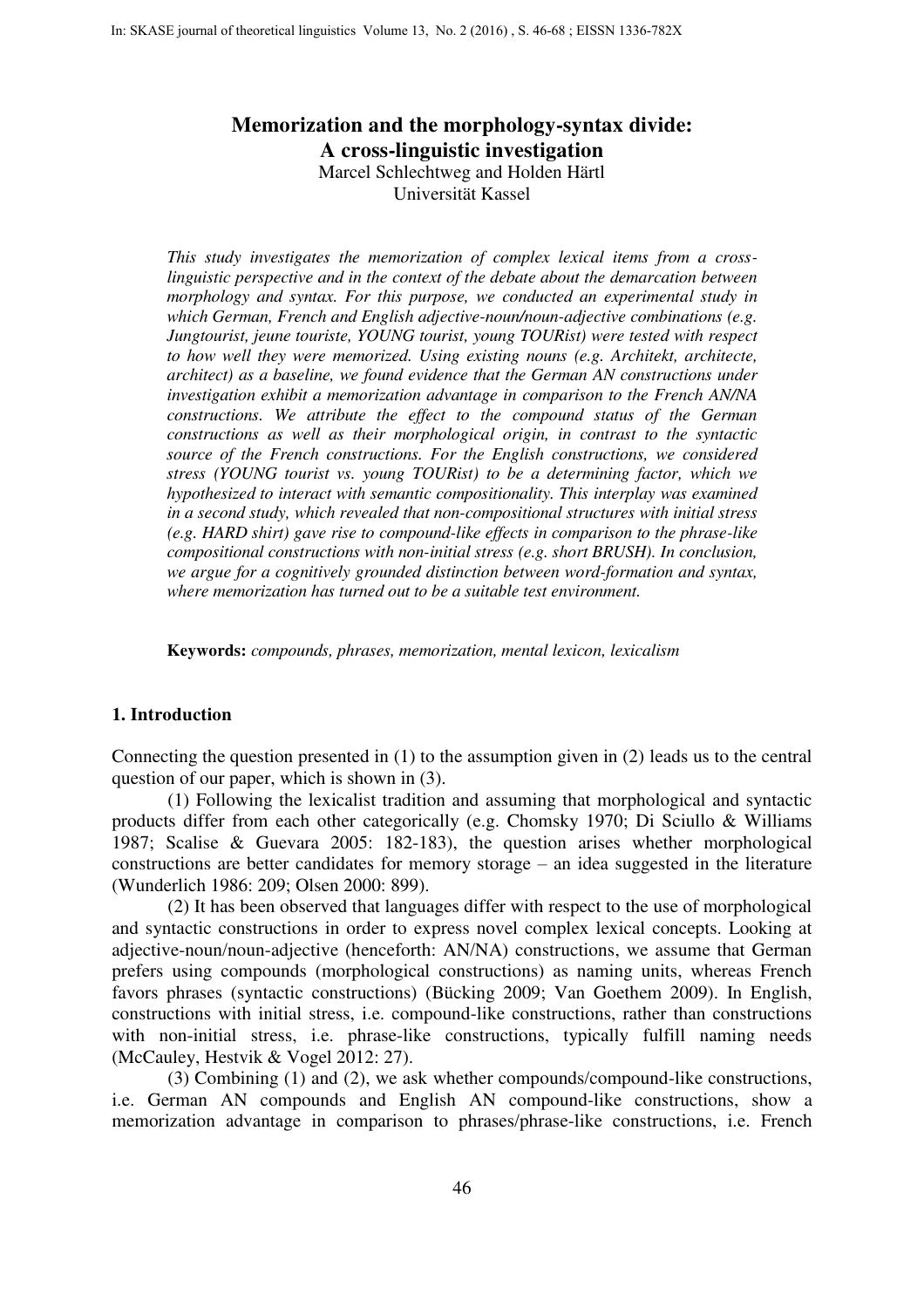AN/NA phrases and English AN phrase-like constructions. We will only investigate typical naming units in German and French, i.e. AN compounds and AN/NA phrases respectively. That means, we will ignore German phrases and French compounds in our experimental studies. In English, we decided to examine both constructions with initial stress and constructions with non-initial stress because the amount of research on stress in English AN constructions is rather small (in comparison to NN constructions). Based on the results of two experimental studies, we claim that items originating in the domain of morphology show a memorization advantage in comparison to items of syntactic provenance.

The structure of the paper unfolds as follows. In Section 2, the theoretical background of our studies will be discussed. We will define the terms compound as well as phrase and outline difficulties in clearly distinguishing between a compound and a phrase in English. Aiming at a clarification on empirical grounds, Section 3 will report on a psycholinguistic study we conducted in order to go beyond a mere structural analysis by examining the cognitive reflexes, i.e. the memorization, of non-lexicalized AN/NA constructions in the three aforementioned languages. The results obtained here will serve as the starting point for our second experiment that exclusively focused on the memorization of AN constructions in English (Section 4). Finally, Section 5 will discuss the implications of these two studies for the morphology-syntax divide and conclude our paper.

## **2. Theoretical background**

In the literature, arguments for and against a principled distinction between morphology and syntax have been discussed for decades. While proponents of lexicalist conceptions emphasize the necessity to separate the two domains (e.g. Sadock 1985; Bisetto & Scalise 1999; Ackema & Neeleman 2004), other authors reject the idea and prefer to think in terms of a single grammatical module (e.g. Baker 1985; Lieber 1992; Kremers forthcoming). The debate on whether or not a categorical distinction between compounds and phrases needs to be assumed plays a crucial role in the present contribution and mirrors the two opposing views just mentioned. In order to find out whether compounds and phrases differ from each other, several factors have been investigated.

Inflection or, more precisely, inflectional agreement represents a typical factor discussed in the context of the separation between compounds and phrases. In German, AN compounds and AN phrases can be clearly distinguished on the basis of inflection: in a phrase, an inflectional suffix attaches to the adjective that agrees with the noun in terms of gender, number, case and definiteness; in a compound, however, an adjective's root/base is attached to the nominal head without an inflectional marker (Becker 1992: 16). The phrase *roter Barsch* (red perch) and the compound *Rotbarsch* (red\_perch, 'rosefish') illustrate the contrast. In French, the same distinction is possible: while the construction *grande mère* (big mother) is a phrase because the adjective and noun agree in terms of number and gender, *grand-mère* (big-mother, 'grandmother') represents a compound due to the absence of agreement between the adjective and noun. Note, however, that some peculiarities regarding inflectional agreement between an adjective and a noun exist in French.<sup>1</sup> Note also that the following observations only refer to spoken language. We ignore written language here because we use auditory stimuli in our study. First, the basic form of the adjective, i.e. the

 $\overline{a}$ 

 $1^1$  Cf., e.g., Lübke (2007: 96-100).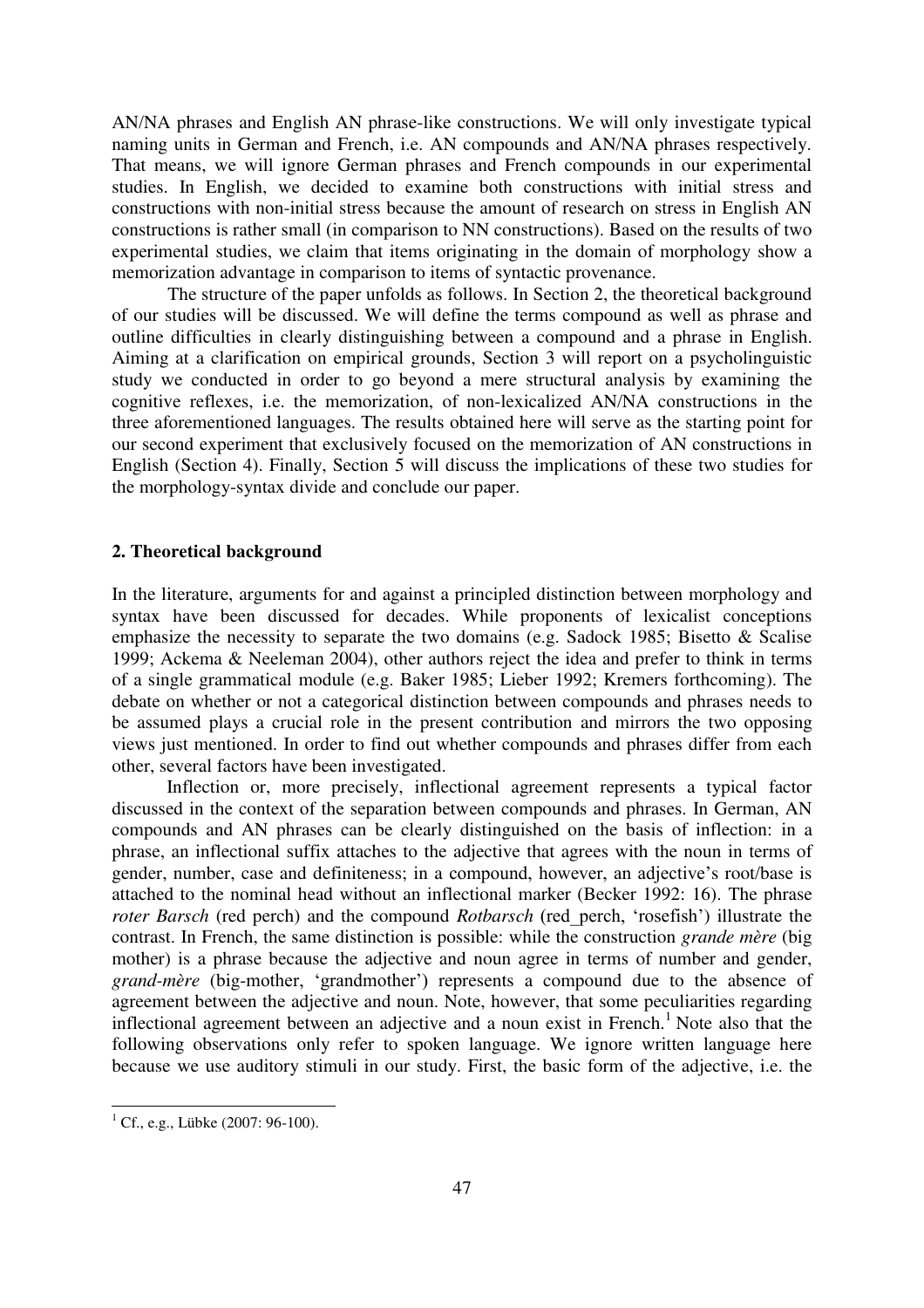form without an inflectional suffix, represents the masculine singular (and often also plural) form of the adjective as well (e.g. *disque dur*, disk hard, 'hard drive'). That means, we consider masculine nouns to be in agreement with the adjective and assume that a zero morpheme exists. Second, the feminine forms of a number of adjectives are also identical to the basic forms of the adjectives (e.g. *rouge*, red) and, therefore, the feminine and masculine forms of these adjectives are the same and considered to be always in agreement with a noun. Third, the singular and plural forms of an adjective normally do not differ. Combining the three aforementioned points, we can say the following.<sup>2</sup> Since we focus on spoken language, we can mostly not distinguish between compounds and phrases by referring to the difference between a singular and plural form (point three). Therefore, gender agreement represents the decisive factor in French. Further, we assume that an adjective can only form AN/NA phrases but not compounds if the feminine and masculine forms of an adjective are identical (point two). Moreover, since the masculine form of an adjective is identical to the basic form of the adjective (point one), French AN compounds must be, by our definition, feminine and cannot be masculine. That means *grand-père* (big-father, 'grandfather') is regarded as a phrase but *grand-mère* as a compound. While we assume that the adjective and noun agree in the former example, we do not do so in the latter. Overall, our approach is compatible with the idea that the adjective almost always agrees with the noun in French (Bouchard 2002: 70-71; Treffers-Daller 2005: 487). In other words, French almost never uses AN compounds and, instead, mostly relies on AN/NA phrases.<sup>3</sup> Since English relinquishes the use of adjectival inflectional affixes altogether, the criterion of inflectional agreement does not shed light on the problem here (Bell 2011: 142-143). All in all, we consider inflectional agreement to be the defining criterion of AN compounds and AN phrases. Put differently, while agreement between the adjective and noun indicates phrasal status, the lack of agreement signals compoundhood. Having a single factor that defines the constructions as either compounds or phrases is crucial in order to avoid circularity. As a consequence, we will avoid the terms AN compound and AN phrase in English. Nevertheless, although other factors such as those presented below cannot unambiguously separate compounds and phrases, they can mirror and, thus, further support the distinction between compounds and phrases. Therefore, it must be the goal to find as many features as possible that characterize compounds and demarcate them from phrases. By doing so, we might be able to underline the compound-phrase distinction in languages like German and, in addition to that, argue which English AN constructions are at least compound-*like* and which are phrase-*like*. 4

Stress is one such factor. In German, AN compounds usually bear initial stress, whereas AN phrases typically carry non-initial stress (Motsch 2004: 379). In French, stress is not decisive in this respect and does not contribute to the compound-phrase distinction (Van Goethem 2009: 242). In English, initial stress has been considered to be an indication of compoundhood and non-initial stress, i.e. nuclear stress, a marker of syntactic constructions (Chomsky & Halle 1968: 17). Even though this observation has been criticized time and again (cf. Bauer 1998; Lieber & Štekauer 2009: 8-11 for a critical analysis of stress in English), it is generally plausible if we take the Germanic root that German and English have in common into account (Pereltsvaig 2012: 10). As just stated, German distinguishes AN

<sup>2</sup> Note a fourth peculiarity: Some adjectives have different roots/bases for their masculine (e.g. *beau*, nice) and feminine (e.g. *belle*, nice) forms.

<sup>&</sup>lt;sup>3</sup> Apart from some examples, all of which contain the adjective *grand* (big) and are listed in Lang & Perez  $(2004: 30-31)$ , we cannot think of any other (endocentric) AN compound in French.

Su (1999) also uses the terms compound-like and phrase-like in her analysis on Chinese.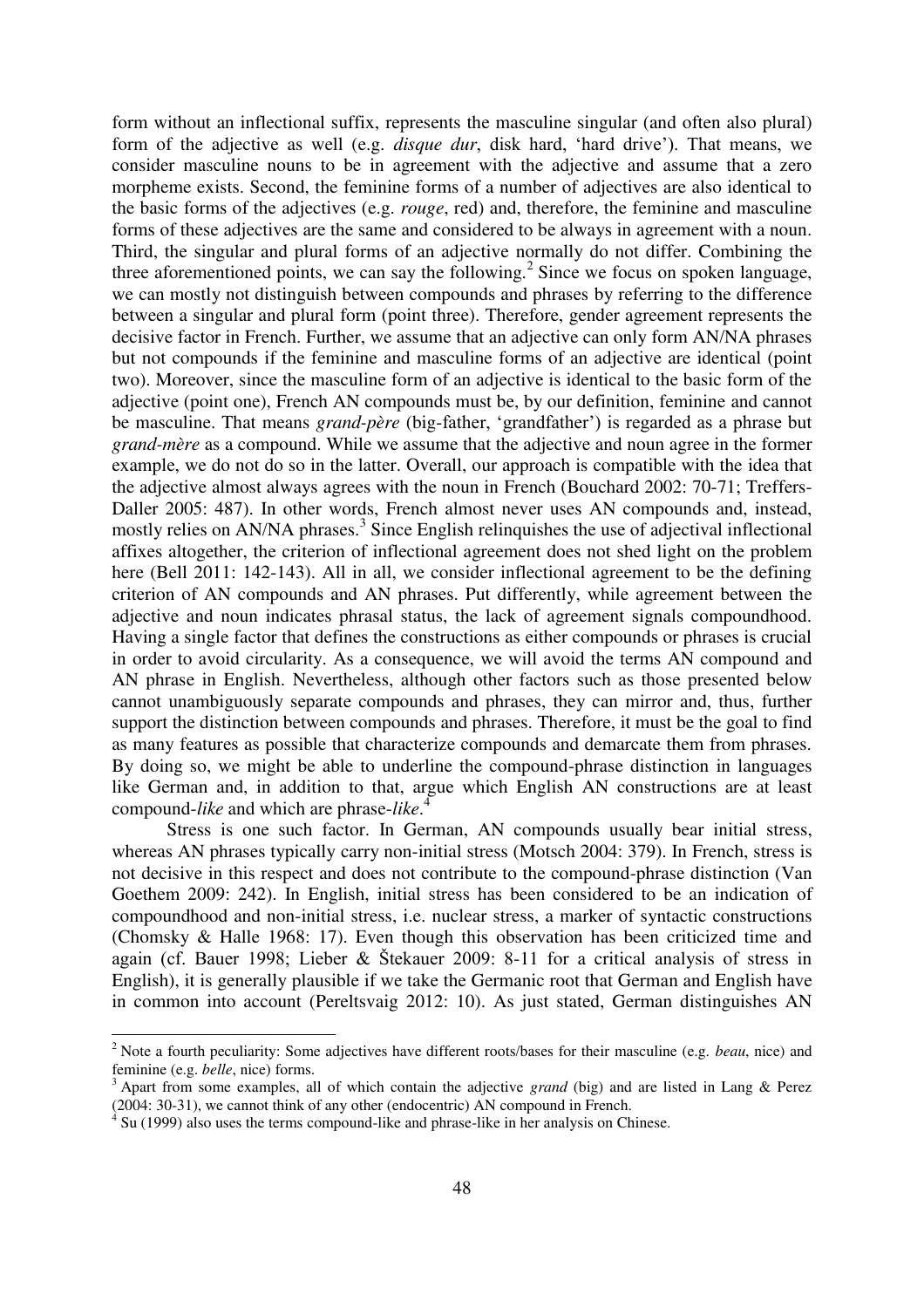compounds from AN phrases by means of inflection. Additionally, the distinction is almost always reflected in the stress pattern. Since the factor inflection is not available in English, we cannot surely define compounds and phrases but we can find arguments why certain AN constructions are compound-like and why others are phrase-like. So, we might regard constructions with initial stress as compound-like and those with non-initial stress as phraselike.

Let us now look at the central part of our paper, namely cognitive aspects of complex constructions. Although both compounds and phrases can become part of the lexicon (Booij 2010: 169; cf. also Schlücker 2014), the present paper is generally based on the idea that psycholinguistics might offer further insights to the compound-phrase distinction – an idea that has also been pursued in other studies. Mondini et al. (2002), for example, claim to have found empirical evidence for a fundamental distinction between AN/NA compounds and phrases in Italian. While analyzing the linguistic capacities of an aphasic individual, they detected that the patient had more difficulties in correctly inflecting the constituents of phrases compared to compounds. Mondini et al.'s (2002) examination is, however, problematic. First of all, by relying on our definition of AN compounds and AN/NA phrases outlined above, we state that inflectional agreement within a compound is impossible. Second, instead of comparing an aphasic's performance on compounds and phrases, Mondini et al. (2002) actually tested reactions to lexicalized and non-lexicalized stimuli. Lexicalization and the designation of particular concepts have been considered to be a decisive feature of compounds that distinguishes them from phrases (ten Hacken 2013: 100). However, it is a well-known fact that phrases can be subject to lexicalization as well (Bauer 1998: 67-68) and, thus, the status of lexicalization of a specific construction and its grammatical origin, i.e. morphological or syntactic, should be treated separately (Gaeta & Ricca 2009).

In another study, Kotowski et al. (2014: 195-196) concentrated on the comparison of AN compounds and AN phrases in German. They conducted a memorization experiment on three different days. On each day, participants were asked to memorize novel AN compounds and AN phrases along with a specific picture representing the object. After the memorization phase, participants were tested in a lexical-decision task and asked to decide whether a construction, i.e. a compound or phrase, accompanied the same image as in the memorization part. The authors found that subjects reacted significantly more slowly and less accurately to the compounds that had not been memorized in the preceding phase than to the nonmemorized phrases. Besides, their analysis did not reveal a significant difference between memorized compounds and memorized phrases. Based on these findings, Kotowski et al. (2014: 195-196) take the view that the process of memorization is able to make initial processing difficulties of compounds disappear. According to the authors, the markedness of compounds explains why they are initially more difficult to process than phrases. Having been memorized, however, compounds are accessed as easily as phrases.

In the current paper, we aim at further pursuing the idea that compounds and phrases might cognitively deviate from each other. Instead of following a monolingual path as in Kotowski et al. (2014: 195-196), the present contribution addresses the controversial issue of the compound-phrase distinction from a cross-linguistic perspective, i.e. by contrasting German, French and English. Generally speaking, it attempts to find further empirical evidence to the conception that morphological constructions seem to be more appropriate to be memorized than syntactic constructions (Wunderlich 1986: 209; Olsen 2000: 899). Although this suggestion harmonizes with most people's intuition, psycholinguistic evidence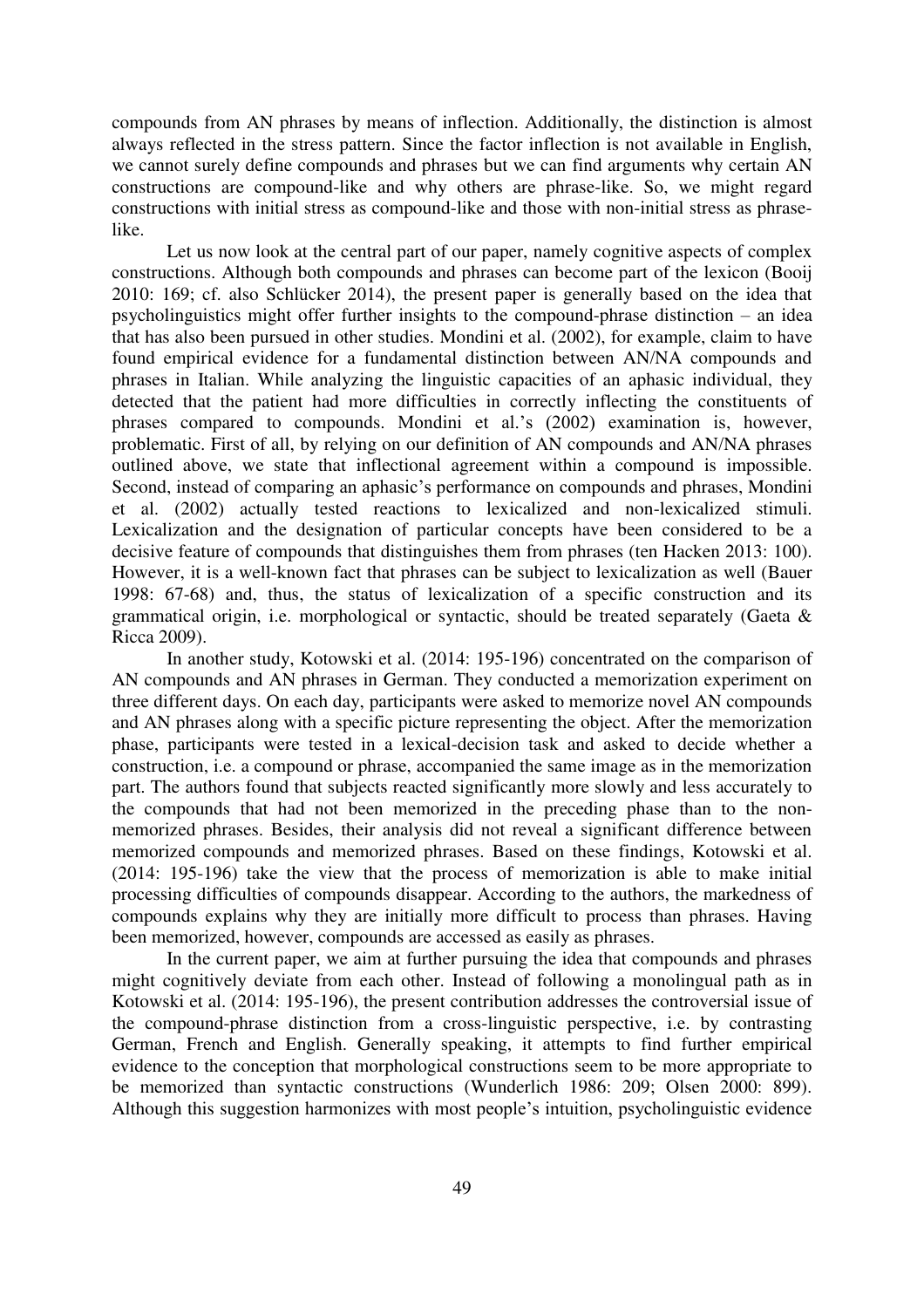for this claim is still rare. The contrast between German compounds and French phrases as defined above might provide interesting insights in this respect. Note that we only investigate typical naming constructions in German and French, i.e. compounds and phrases respectively, and ignore phrases in German and compounds in French. The reason for this is that individuals usually memorize only naming units, e.g. *Blaumeise* (blue\_tit), but not descriptive ones, e.g. *blaue Meise* (blue tit) (Booij 2010: 169). As mentioned earlier, AN compounds are virtually non-existent in French. In German, although phrases can have a naming function, compounds represent the typical naming units. Furthermore, the paper aims at examining the English language, where the clear structural marker of inflection is not available, by contrasting it to languages such as German, where inflection does represent the factor that clearly distinguishes compounds and phrases. Put differently, although we are not able to unambiguously define AN compounds in English and demarcate them from AN phrases, we can find arguments to call specific constructions compound-like rather than phrase-like and vice versa by comparing the cognitive reflexes across languages. Note that, in English, we believe that it is worth examining the role of stress in AN constructions more profoundly and, therefore, include both constructions with initial and those with non-initial stress.

### **3. Experimental study 1**

# *3.1. General idea and goal of the study*

The experimental study reported in this section investigated the memorization of German AN compounds, French AN/NA phrases, English AN constructions with initial stress, i.e. compound-like constructions, and English AN constructions with non-initial stress, i.e. phrase-like constructions. The objective of the study was to examine whether compounds/compound-like constructions show a memorization advantage in comparison to phrases/phrase-like constructions.

# *3.2. Method*

### *3.2.1. Participants*

We tested 35 participants, each of them belonging to one of the following four groups that only included native speakers of the respective language: A German group (nine subjects, mean age: 24.11 years), a French group (eight subjects, mean age: 20.63 years) and two English groups (nine subjects in each group, mean age of EnglishA: 21.22 years, mean age of EnglishB: 21.33 years). While the first group of English native speakers, i.e. group EnglishA, was exclusively tested on AN constructions with initial stress, the second group, i.e. EnglishB, was only tested on AN constructions with non-initial stress.

### *3.2.2. Material*

The items were presented to the subjects in their native language. We examined two different types of items: (a) our experimental items were non-lexicalized complex constructions composed of an adjective and a noun and (b) our control items (baseline) were existing nouns. These items were to be memorized on three different days (see §3.2.3). Our filler items were other non-lexicalized complex AN/NA constructions and other existing nouns that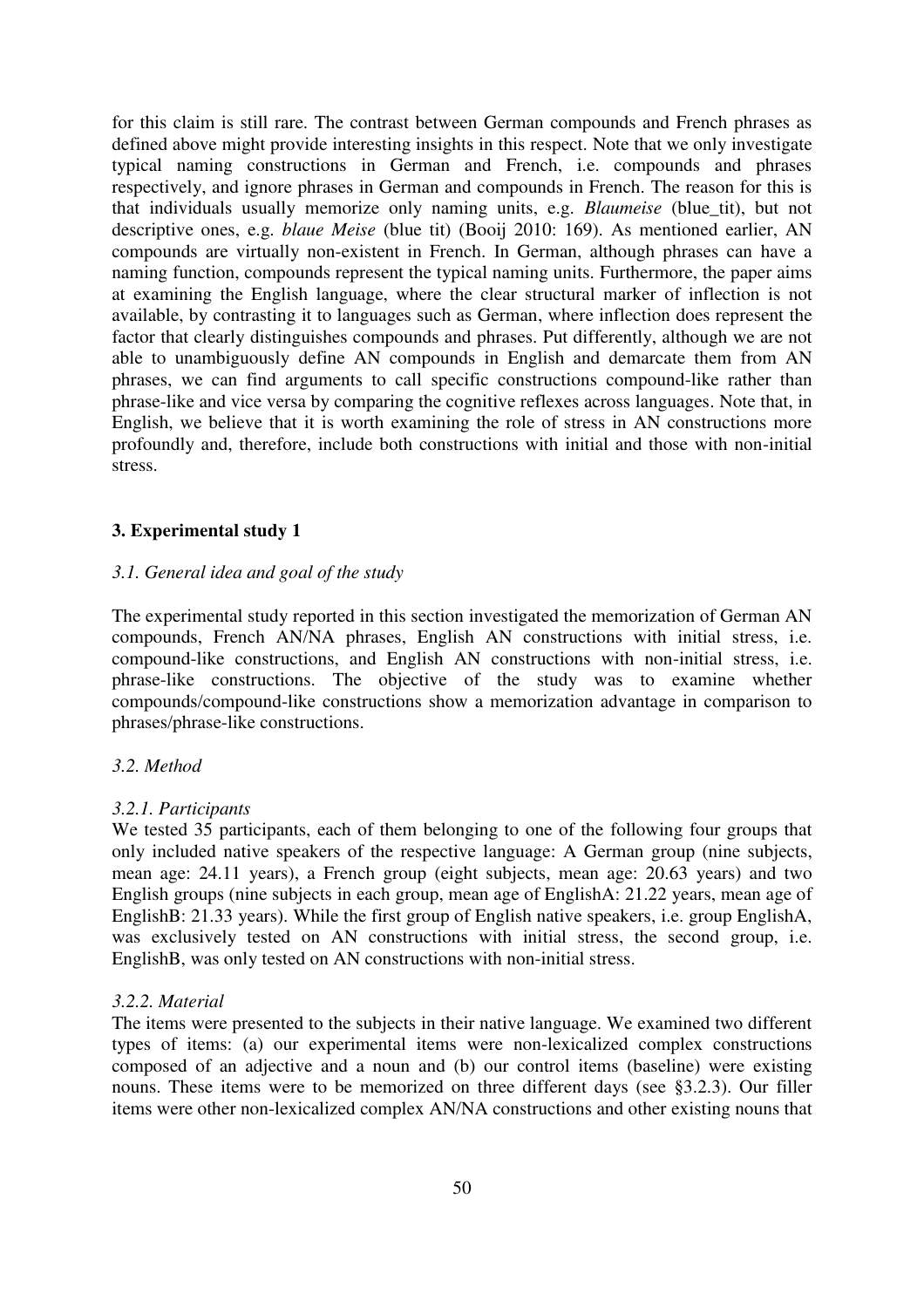were not to be memorized, i.e. different filler items were used on each test day. The complex AN/NA constructions that were not memorized (e.g. *BLUE pilot*, *LONG motor*) contained the same adjectives and nouns as the experimental items, i.e. the complex AN/NA constructions that were memorized (e.g. *BLUE motor*). The items were controlled for several potentially confounding variables across the languages under investigation. The number of syllables of the constituents of the complex constructions (adjectives and nouns) and of the existing nouns was balanced across languages. The AN/NA constructions were trisyllabic, i.e. they were composed of monosyllabic adjectives and disyllabic nouns. The existing nouns were trisyllabic as well.<sup>5</sup> Moreover, we controlled for the frequency of the adjectives and nouns, i.e. the constituents of the AN/NA constructions, and of the existing nouns by ensuring that a word, i.e. an adjective, a noun or an existing noun, in one language was located within the same frequency range as in the other languages (see Table 1 in van Heuven et al. 2014: 1180). Also, the mean frequencies of the constituents of the AN/NA constructions, the mean frequencies of the existing nouns (control items) and the mean frequencies of the existing nouns (filler items) did not significantly differ across languages. Lemma frequencies were measured in per million words (Gries & Newman 2013: 274-275) using the corpus interface IntelliText (Hartley et al. 2011). Furthermore, we ensured that all AN/NA constructions were not lexicalized by again consulting IntelliText where we used both the concordance and the frequency function. An item was defined as non-lexicalized if either it did not appear in the corpus (frequency = zero occurrences per million words) or, if it occurred, did not represent a name of a specific and well-known concept, i.e., e.g., it was a usual descriptive structure (Bakken 2006: 106; Plag 2006: 158; Gaeta & Ricca 2009: 38). So, for instance, *young tourist* appeared in the corpus but was regarded as a non-lexicalized and descriptive construction. We checked the AN/NA constructions in different spellings, i.e. we verified three possible options for the French and English constructions (with a space, with a hyphen, without a space/hyphen between the constituents) but only two alternatives in German because AN compounds are usually not separated by a space in this language. Finally, we measured the duration in seconds of all items by using Praat (Boersma & Weenink 2012). The duration of each item, i.e. of each AN/NA construction or existing noun, in one language was rounded to three decimal places and identical to the duration of the same item in the other languages.

All items were recorded using Praat and the voice of a 19-year-old woman. She was a native/native-like speaker of the three above-named languages. We aimed to investigate both English AN constructions with initial stress (e.g. *YOUNG tourist*) and AN constructions with non-initial stress (e.g. *young TOURist*). Having asked the speaker to stress either the first or the second syllable of the AN construction, the first author verified the correctness of the stress pattern of each sound file by listening to it and visualizing it in an oscillogram in Praat. The auditory judgment had to be in accordance with the visual one. Table 1 contains all experimental and control items, i.e. the AN/NA constructions and existing nouns that had to be memorized on the three days.

Table 1: The experimental and control items<sup>67</sup>

<sup>&</sup>lt;sup>5</sup> The first author's judgment was decisive in order to determine the number of syllables of all items.

 $6$  When controlling for the potentially confounding variables presented before Table 1, we took several spellings into account for the following German and English examples: *Altkaffee/Altcafé/Altcafe, gray muscle/grey muscle, catalog/catalogue, theater/theatre*.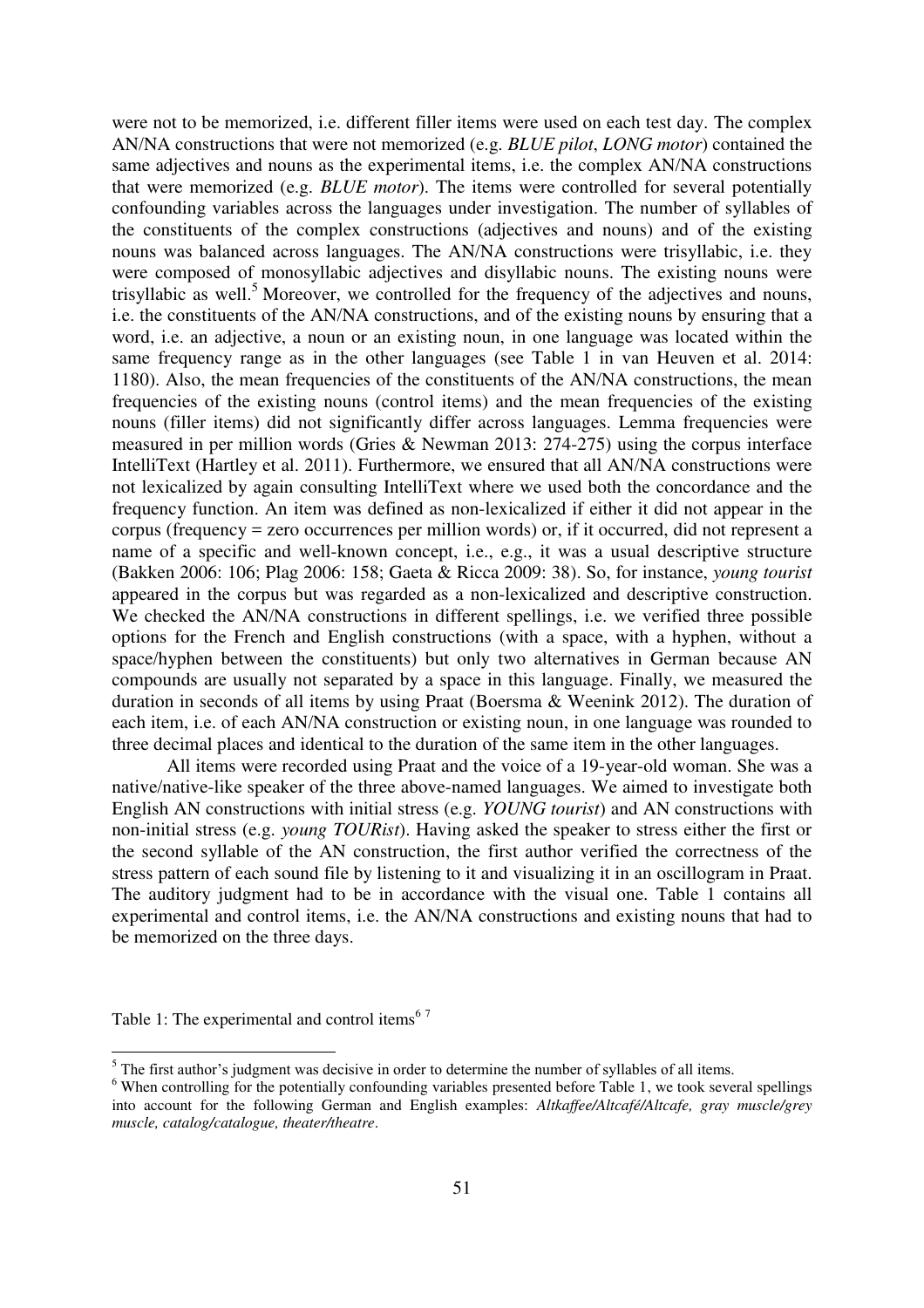| <b>Item type</b>    | <b>German</b>    | French         | <b>English</b> |
|---------------------|------------------|----------------|----------------|
|                     | Altkaffee        | vieux café     | old coffee     |
|                     | Langroman        | long roman     | long novel     |
| <b>Experimental</b> | Jungtourist      | jeune touriste | young tourist  |
| items               | Graumuskel       | muscle gris    | gray muscle    |
|                     | <b>Blaumotor</b> | moteur bleu    | blue motor     |
|                     | Dünnpilot        | pilote mince   | thin pilot     |
|                     |                  |                |                |
|                     | Katalog          | catalogue      | catalog        |
|                     | Kamera           | caméra         | camera         |
| Control             | Theater          | théâtre        | theater        |
| items               | Architekt        | architecte     | architect      |
|                     | Professor        | professeur     | professor      |
|                     | Festival         | festival       | festival       |

# *3.2.3. Procedure*

All subjects were tested individually in our language laboratory on three different days, i.e. on days one, four and eight. The experiments of the study were carried out using the computer program E-Prime (Psychology Software Tools, Inc. 2010). Items were presented to subjects through headphones, i.e. subjects did not see them. On each of the three days, the experiment consisted of two phases, namely a memorization and, immediately following, a recall phase. During the memorization phase, participants were asked to memorize both the six experimental and the six control items in their respective native language (see Table 1). A "+" preceded each of the items and appeared for 1.5 seconds on the screen. After that, subjects heard an item and were given 3.5 seconds to memorize it. In the recall phase, subjects were requested to press a button labeled "Yes"<sup>8</sup> if they heard an item that they had memorized in the memorization phase or a button labeled "No"<sup>9</sup> if they were exposed to an item they had not memorized before. During the recall phase, again, a "+" preceded each item for 1.5 seconds before participants heard an item and had to press the "Yes"- or the "No"-button. There were 24 items in the recall phase, i.e. the twelve items from Table 1, six non-memorized AN/NA constructions and six non-memorized existing nouns. In sum, everybody heard every memorized item six times, i.e. on three days in two phases per day, and every non-memorized one only once, i.e. in the recall phase of one day.

#### *3.3. Main hypotheses*

We did not expect the control items to differ across the three languages under investigation. In order to be able to compare different languages at all, we needed the control items to justify our investigation and rule out that effects found for the AN/NA constructions were due to independent reasons. We predicted, however, cross-linguistic differences among the AN/NA constructions. More specifically, we hypothesized a memorization advantage of compounds/compound-like constructions in comparison to phrases/phrase-like constructions.

<sup>&</sup>lt;sup>7</sup> Note that we summarized the groups EnglishA and EnglishB in Table 1. Both groups heard the same control items. The experimental items only differed in their stress pattern in that EnglishA heard only AN constructions with initial stress and EnglishB heard only AN constructions with non-initial stress.

<sup>&</sup>lt;sup>8</sup> The "Yes"-button was the STRG-button, i.e. the eighth button from the left in the lowest row on a keyboard.

<sup>&</sup>lt;sup>9</sup> The "No"-button was the ALT-button, i.e. the third button from the left in the lowest row on a keyboard.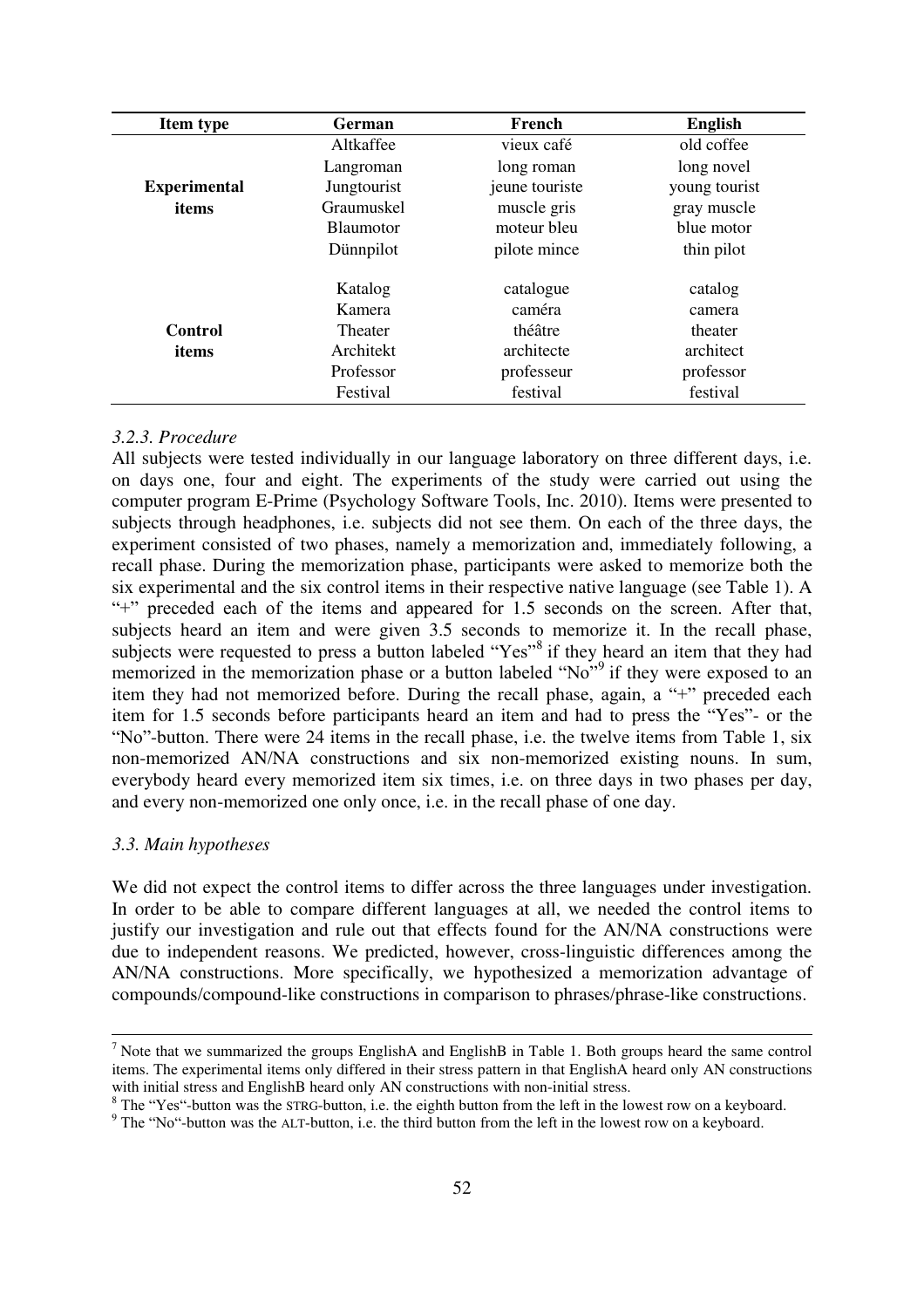At this point, an exact definition of the term memorization advantage is still in order. In the current paper, we only discuss and consider the following two approaches. First, a memorization advantage could be mirrored in the fact that compounds/compound-like constructions are responded to faster and/or more accurately in comparison to phrases/phraselike constructions on all three days together. Note, however, that this approach works in only one direction. That means, if phrases/phrase-like constructions are responded to faster and/or more accurately than compounds/compound-like constructions on all three days together, we cannot speak of a memorization advantage. Instead, this kind of advantage would originate in the fact that phrases/phrase-like constructions are the more usual or normal type in comparison to compounds/compound-like constructions (cf., e.g., ten Hacken 2013: 97). So, for instance, when comparing the experimental items of the two English groups, we have to keep in mind that non-initial stress is the default and unmarked pattern (Levi 1978: 41-42; Giegerich 1992: 252; Liberman & Sproat 1992: 134). It has been observed that unmarkedness goes hand in hand with higher frequency and, in turn, that a more frequent stress pattern causes faster responses (Bybee 1995: 237 referring to Greenberg 1966; Schiller et al. 2004: 237-238). Thus, a possible advantage of non-initial stress in English would not result from better memorization but rather from the frequency of the stress pattern. Therefore, we need the following, second definition of the term memorization advantage if phrases/phrase-like constructions are responded to faster and/or more accurately on all three days together or if the responses to phrases/phrase-like constructions and those to compounds/compound-like constructions do not differ on all three days together: compounds/compound-like constructions might give rise to slower and/or less accurate reactions than phrases/phrase-like constructions on the first day but not on the consecutive day(s), i.e. on the second and/or third day. The latter suggestion is based on the aforementioned idea that phrases represent the default and more frequent pattern in a language (ten Hacken 2013: 97) and, thus, should give rise to shorter response times and fewer errors at the beginning, i.e. on the first day. If, despite the phrases' initial lead, compounds and phrases do no longer differ at a later stage of learning, i.e. on day two and/or three, we can interpret the greater improvement of compounds to mirror a memorization advantage.

# *3.4. Results*

The results were analyzed by using the statistical software Minitab (Minitab Inc. 2013). Since all subjects and all memorized items, i.e. all experimental and control items, reached an overall accuracy level of 70 percent or higher, no participants or memorized items had to be discarded from further analyses. Moreover, in the analysis of response latencies, we only included times associated with correct responses. The following analyses only refer to the response latencies of memorized items from 488 to  $1416 \text{ ms}$ .<sup>10</sup> All in all, 86.19 and 92.54 percent of the responses to memorized items were used to analyze the dependent variables of RESPONSE TIME and RESPONSE ACCURACY respectively.

4 x 2 x 3 repeated-measures ANOVAs by subject  $(F_1)$  and by item  $(F_2)$  were conducted for the two dependent variables RESPONSE TIME and RESPONSE ACCURACY.<sup>11</sup> We

 $10$  Outliers were excluded by means of a boxplot-analysis.

 $11$  Note two general procedures that we apply throughout the paper. We follow Larson-Hall (2010: 103) by providing precise *p*-values and Bühl & Zöfel (2002: 111) by considering *p*-values  $\leq .05$  to be significant, *p*values ≤ .01 to be very significant and *p*-values ≤ .001 to be highly significant.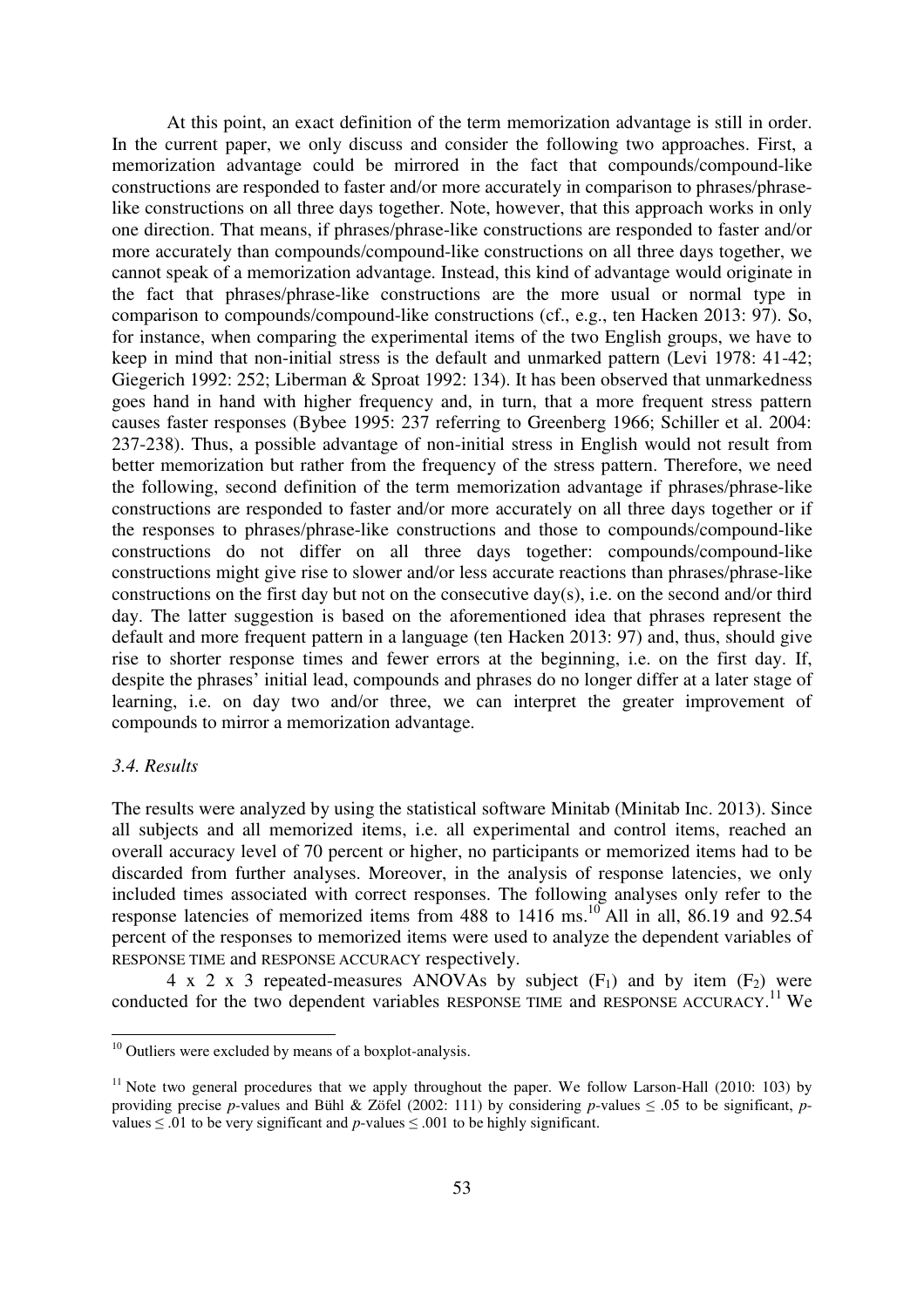included the following three fixed independent factors: LANGUAGE as a between-subject and within-item factor, ITEM TYPE as a within-subject and between-item factor and DAY as a within-subject and within-item factor. LANGUAGE had the four levels German, French, EnglishA and EnglishB, ITEM TYPE had the two levels experimental items and control items and DAY had the three levels 1, 2 and 3. SUBJECT represented a random factor in  $F_1$  and ITEM was a random factor in  $F_2$ .

We concentrate here on the two interactions LANGUAGE x ITEM TYPE and LANGUAGE x ITEM TYPE x DAY because they are decisive in order to find out whether a memorization advantage occurred. The results of the other interactions and main effects are listed in Appendix A and B. Looking at RESPONSE TIME, the interaction of LANGUAGE x ITEM TYPE was very significant in F<sub>1</sub> and highly significant in F<sub>2</sub> (F<sub>1</sub>(3, 155) = 4.98, *p* = .003; F<sub>2</sub>(3, 110)  $= 6.39$ ,  $p = .000$ ). There was no significant interaction of LANGUAGE x ITEM TYPE x DAY. The examination of RESPONSE ACCURACY showed that these two interactions were not significant. Next, we conducted Tukey multiple comparisons for the significant interaction of LANGUAGE x ITEM TYPE. The latencies of the French control items did not significantly differ from those of the German control items (Difference of means (henceforth:  $DM$ )<sub>1</sub> = -40.8, t<sub>1</sub> = -2.14,  $p<sub>I</sub>$  = .397; DM<sub>2</sub> = -35.6,  $t_2$  = -1.71,  $p_2$  = .682).<sup>12 13</sup> The reaction times of both the German and French control items, however, highly (very) significantly differed from the response latencies of the control items of the two English groups (EnglishA versus German:  $DM_1 = -$ 120.6,  $t_1 = -6.50$ ,  $p_1 = .000$ ;  $DM_2 = -117.5$ ,  $t_2 = -5.64$ ,  $p_2 = .000$ ; EnglishB versus German:  $DM_1 = -118.5$ ,  $t_1 = -6.39$ ,  $p_1 = .000$ ;  $DM_2 = -113.8$ ,  $t_2 = -5.46$ ,  $p_2 = .000$ ; French versus EnglishA: DM<sub>1</sub> = 79.7,  $t_1 = 4.17$ ,  $p_1 = .001$ ; DM<sub>2</sub> = 81.8,  $t_2 = 3.93$ ,  $p_2 = .004$ ; French versus EnglishB: DM<sub>1</sub> = 77.6,  $t_1 = 4.06$ ,  $p_1 = .002$ ; DM<sub>2</sub> = 78.2,  $t_2 = 3.75$ ,  $p_2 = .007$ ).<sup>14</sup> The response times of the control items of the two English groups did not significantly differ ( $DM_1 = 2.1$ ,  $t_1$  $= 0.12$ ,  $p_1 = 1.000$ ; DM<sub>2</sub> = 3.6, t<sub>2</sub> = 0.17,  $p_2 = 1.000$ ). Since our baseline only worked for two comparisons, i.e. the German control items did not significantly differ from the French control items and the control items of EnglishA did not significantly differ from the control items of EnglishB, we focused on these two comparisons when looking at the experimental items. Latencies of the French experimental items were significantly longer than reaction times of the German experimental items in  $F_2$  (DM<sub>2</sub> = 65.0,  $t_2$  = 3.12,  $p_2$  = .046). The difference of the response times of the control and experimental items was clearly smaller in German (DM<sub>1</sub> = -62.5,  $t_1 = -3.37$ ,  $p_1 = .021$ ; DM<sub>2</sub> = -52.9,  $t_2 = -2.54$ ,  $p_2 = .191$ ) than in the other languages (French: DM<sub>1</sub> = -145.9, t<sub>1</sub> = -7.41,  $p_1$  = .000; DM<sub>2</sub> = -153.5, t<sub>2</sub> = -7.37,  $p_2$  = .000; EnglishA:  $DM_1 = -150.5$ ,  $t_1 = -8.11$ ,  $p_1 = .000$ ;  $DM_2 = -167.5$ ,  $t_2 = -8.04$ ,  $p_2 = .000$ ; EnglishB: DM<sub>1</sub> = -98.0,  $t_1$  = -5.28,  $p_1$  = .000; DM<sub>2</sub> = -98.7,  $t_2$  = -4.74,  $p_2$  = .000). Moreover, subjects responded to the English experimental items with non-initial stress significantly faster than to the experimental items with initial stress in  $F_2$  (DM<sub>2</sub> = -65.2, t<sub>2</sub> = -3.13,  $p_2$  = .045). Figure 1 summarizes the results reported in this paragraph.<sup>15</sup>

<sup>&</sup>lt;sup>12</sup> All *p*-values reported for Tukey multiple comparisons in the current paper are corrected *p*-values.

<sup>&</sup>lt;sup>13</sup> Since the control items are not hypothesized to significantly differ across languages, we report these nonsignificant values here.

 $14$  Possible reasons for this effect cannot be discussed in the current paper.

<sup>&</sup>lt;sup>15</sup> Looking at RESPONSE ACCURACY, the control items did not significantly differ across languages. Therefore, we contrasted the experimental items across all languages. We only found one significant result here: The experimental items of EnglishA were responded to significantly less correctly than the German experimental items in the subject analysis ( $DM_1 = -9.51$ ,  $t_1 = -3.15$ ,  $p_1 = .040$ ).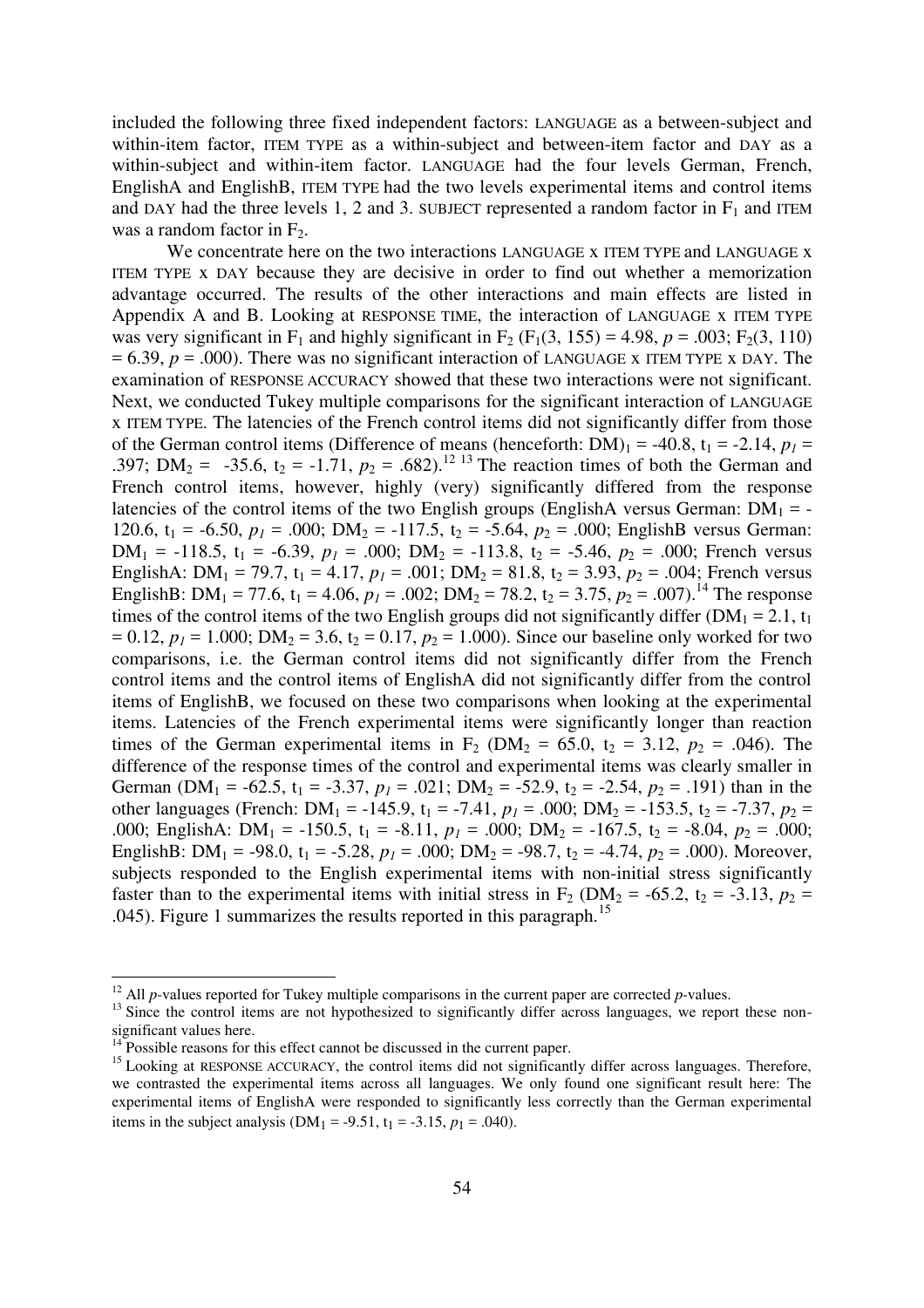

Figure 1: Interaction of LANGUAGE x ITEM TYPE  $(F_2)$ 

We have already mentioned that the analysis of the results on all three days together can be problematic because, for instance, non-initial stress represents the more frequent pattern in the case of AN constructions in English. For this reason, we conducted an analysis on the individual days. In statistical terms, we carried out Tukey multiple comparisons of the interaction of LANGUAGE x ITEM TYPE x DAY but did not find a significant result, i.e. the comparison between the reaction times and accuracy rates of the experimental items with non-initial stress and those with initial stress did not show a significant difference on any of the three days.  $16$ 

# *3.5. Discussion*

Having ensured that our baseline worked for the comparisons between German and French as well as between the two English groups, we were able to contrast the respective AN/NA constructions, i.e. the experimental items. We interpret the finding that the German AN compounds showed significantly faster response latencies on all three days together than the French AN/NA phrases as a memorization advantage of the German compounds. Compounds seem thus to be more prone to be memorized than phrases. The results revealed for the comparisons between the two item types, i.e. between the experimental and control items, within the individual languages further support this tendency: whereas the responses to the two item types significantly differed in French as well as in the two English groups, we did not detect a significant difference in German. In our opinion, this finding mirrors the wordlike character of German AN compounds because their latencies did not significantly deviate from those of the existing nouns, i.e. typical words, of the same language.

<sup>&</sup>lt;sup>16</sup> There was no significant difference between the control items of EnglishB and EnglishA either.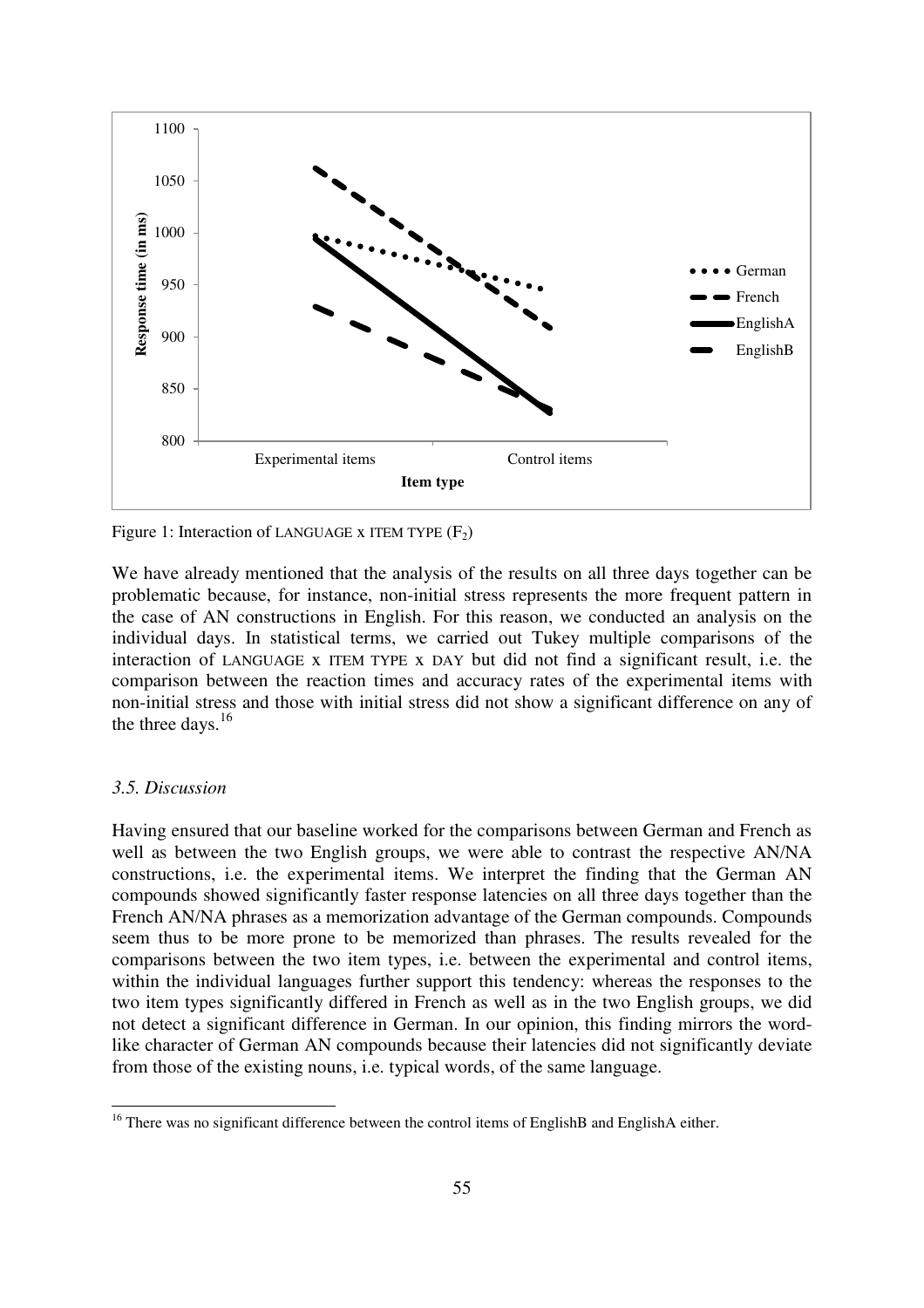Due to the differences in the frequencies of the two stress patterns in English AN constructions, we analyzed the data for EnglishA and EnglishB on the individual days but did not find significant differences. Thus, our analysis did not reveal a memorization advantage for one group of English AN constructions in comparison to the other group of English AN constructions.

#### **4. Experimental study 2**

# *4.1. General idea and goal of the study*

The experimental study reported in this section examined the interplay between stress distribution and semantic compositionality in English AN constructions in the context of memorization. In particular, we asked whether semantically non-compositional constructions with initial stress, i.e. compound-like constructions, showed a memorization advantage in comparison to semantically compositional constructions with non-initial stress, i.e. phraselike constructions.

Our first study reported above examined only one typical feature of AN compounding, i.e. initial stress. Apart from initial stress, semantic non-compositionality has been considered to be a common characteristic of compounds (Downing 1977: 820; Bücking 2009: 187). Initial stress and semantic non-compositionality are not only closely connected to morphology, i.e. specifically to compounding, but also to lexicalization (Bauer 1983: 58; Giegerich 2004; 2005). If we now rely on Wunderlich (1986: 231) in assuming that lexicalization can follow memorization, the process under investigation in our first study, the question arises whether non-compositional constructions with initial stress, i.e. constructions with typically morphological features, show a memorization advantage in comparison to constructions with typically syntactic features such as compositional semantics and noninitial stress. The impact of the interaction of stress and semantic compositionality on the process of memorization was the topic of interest in our follow-up/second study reported here. Instead of focusing on the factor of stress only, as in the first study, we included semantic compositionality as a second factor in the follow-up study. Similar to the stress criterion, semantic compositionality cannot define compounds and phrases but it can possibly support the distinction and, as in English, provide arguments to call certain AN constructions compound-like but others phrase-like. In the first study outlined above, we primarily concentrated on fully compositional items such as *young tourist*. The results of a post-hoc survey (SoSci, Leiner 2014) we conducted revealed that participants did not find it difficult to imagine a referent for the AN constructions to be memorized in the first study in almost all cases (cf. also §4.2.2 for further information on the survey). We believe that this finding indicates the compositional character of the AN constructions listed in Table 1 and used in the first study.

#### *4.2. Method*

#### *4.2.1. Participants*

The data of 34 native speakers of English, who completed the whole experiment, was examined in the study. They were divided into two groups (17 subjects in each group). Both groups had to memorize the same items; however, complex AN items with initial stress in the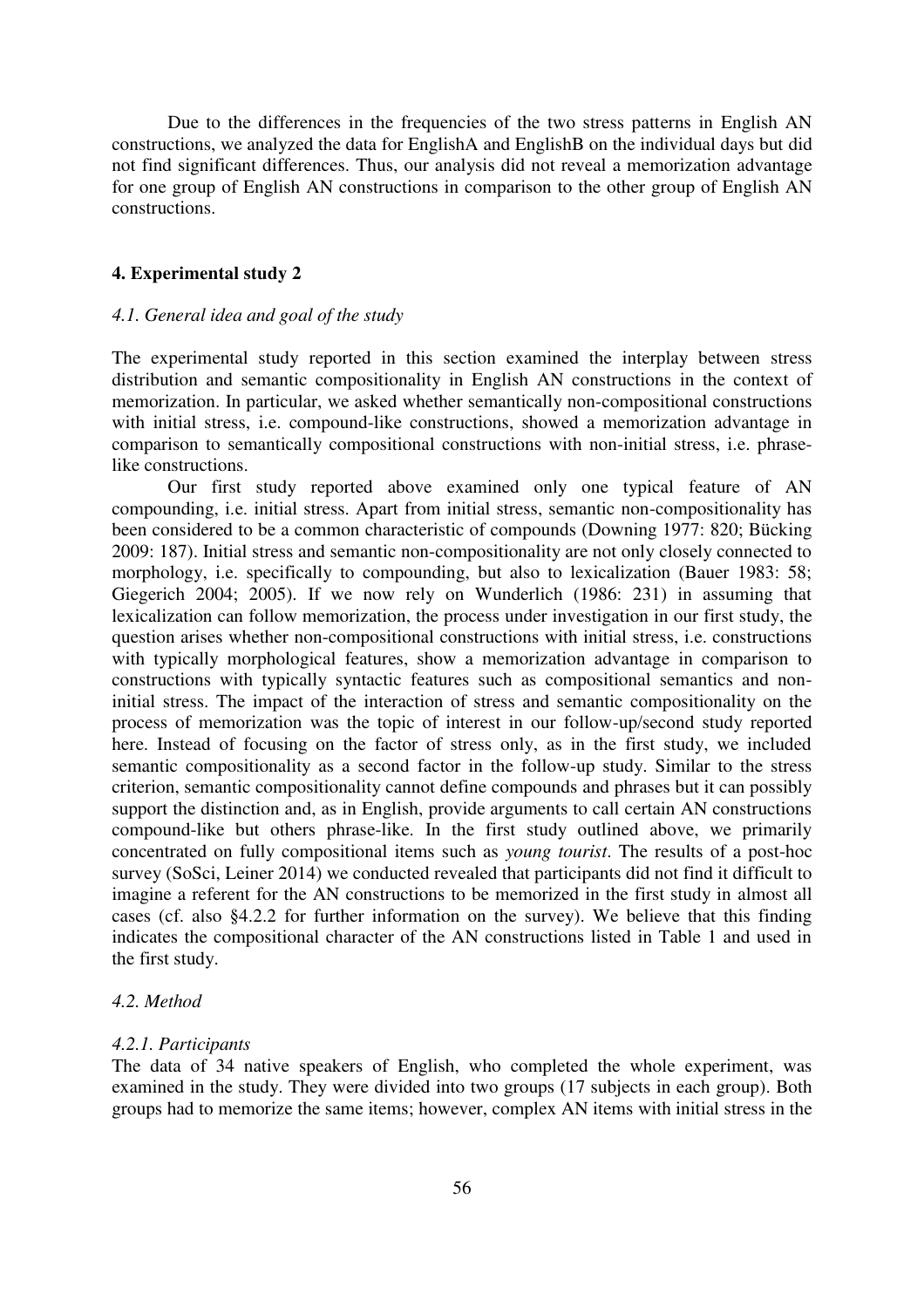first group carried non-initial stress in the second group and complex AN items with noninitial stress in the first group had initial stress in the second group.

# *4.2.2. Material*

The sound files of the AN constructions to be memorized and investigated in the study were grouped into the following four conditions: (1) Semantically compositional items with noninitial stress (e.g. *short BRUSH*), (2) semantically compositional items with initial stress (e.g. *SHORT brush*), (3) semantically non-compositional items with non-initial stress (e.g. *hard SHIRT*) and (4) semantically non-compositional items with initial stress (e.g. *HARD shirt*). All items of these four conditions were to be memorized and represented our experimental items. Since we contrasted experimental items of the same language, we did not include control items. We used adjectives referring to physical properties, speed as well as dimensional adjectives and concrete/physical inanimate nouns.<sup>17</sup> All nouns and adjectives were monosyllabic. Since every item appeared with initial stress in one group and with noninitial stress in the other group, i.e., e.g., *short BRUSH* occurred in group one but *SHORT brush* appeared in group two, we did not have to worry about the potentially confounding variable of constituent frequency between the two levels of the factor of stress. However, we controlled for the frequency of the constituents between semantically compositional and noncompositional items. All lemma frequencies were gathered from the IntelliText interface and measured in per million words. The mean frequencies of the constituents (adjectives and nouns) contained in semantically compositional items did not significantly differ from the mean frequencies of the constituents of the non-compositional items. The decision whether an item was compositional or not was based on the authors' opinions and, importantly, consolidated in a survey (SoSci, Leiner 2014) asking English native speakers how easy/difficult it was for them to imagine that these items exist. We used the test for the following reason. Since the complex constructions were not lexicalized, i.e. they were not part of the lexicon, we assumed that subjects judged the items as easy or difficult to imagine depending on whether an adjective is "compatible" with a noun in normal usage. In the questionnaire, we gave two examples in the introduction in order to specify our idea: "[…] a "red car" is probably very easy to imagine, whereas a "deaf chair" is probably very difficult to imagine." Note that we assume that non-lexicalized constructions can be noncompositional (Härtl 2015) and reject the view that semantic non-compositionality always comes with lexicalization (Schlücker & Hüning 2009: 221).<sup>18</sup> Each item was rated on a scale from 1 (*very very easy*) to 6 (*very very difficult*). We considered a mean value below 3.5 to indicate compositionality and a mean value above 3.5 to signal non-compositionality. The results of our survey indeed showed this effect, i.e. the eleven compositional items had a mean lower than 3.5 but the eleven non-compositional items had a mean higher than 3.5. The total mean values were 2.10 (compositional items) and 4.32 (non-compositional items). The difference was highly significant (t(20) = -10.00,  $p = .000$ ). All items were recorded using the voice of a 25-year-old male native speaker of North-American English and the computer program Praat (Boersma & Weenink 2014). Using the software, we also ensured that four sound files, i.e. one sound file of each of the four conditions mentioned at the beginning of

<sup>17</sup> Cf., e.g., Dixon (1982: 16); Frawley (1992: 463); Motsch (2004: 321-322); Gallmann (2009: 146).

<sup>&</sup>lt;sup>18</sup> We support our view with novel German AN compounds. If you coin, for instance, the compound *Grünauto* (green\_car), it will definitely not refer to any car that is green and, therefore, it will be semantically noncompositional right from the start. There is simply no need to coin a compound in order to refer to a car that is green because the phrase *grünes Auto* fulfills this job.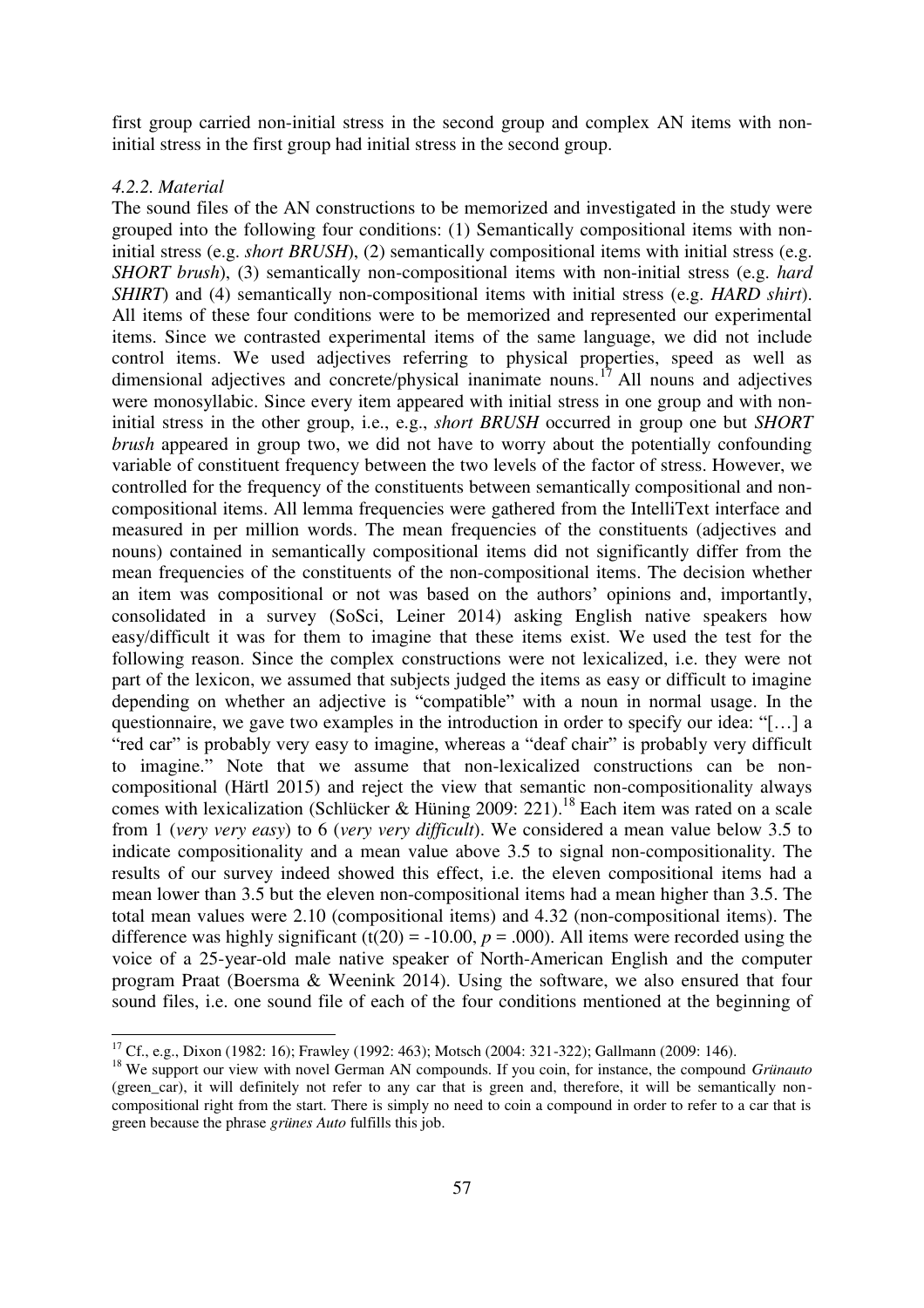§4.2.2, had the same duration in seconds (see §3.2.2). No construction was lexicalized (see §3.2.2). Using the procedure described in §3.2.2, the correct stress pattern of each item was verified. Table 2 presents all experimental items of the study.<sup>19</sup>

| <b>Semantically compositional items</b> | <b>Semantically non-compositional items</b> |  |
|-----------------------------------------|---------------------------------------------|--|
| short brush                             | hard shirt                                  |  |
| sharp nail                              | soft coin                                   |  |
| vast tent                               | sweet fence                                 |  |
| hot pipe                                | deep knife                                  |  |
| broad hat                               | warm pill                                   |  |
| dry cap                                 | slow pen                                    |  |
| tall truck                              | loud desk                                   |  |
| cold hut                                | fast sock                                   |  |
| big shelf                               | full lamp                                   |  |
| thin dress                              | rough milk                                  |  |
| thick rope                              | sour bike                                   |  |

Table 2: The experimental items

The filler items were AN constructions consisting of the same adjectives and nouns as the experimental items but the adjectives and nouns were combined differently. Therefore, we automatically controlled for the variables number of syllables and frequency of the constituents. Further, we ensured that no filler item was lexicalized (see §3.2.2). Filler items had the same stress pattern as the experimental items sharing one of the two constituents in the respective group, i.e., e.g., *SHORT brush* was an experimental item in the group where *SHORT pen* was a filler item. In the other group, however, *short BRUSH*, and not *SHORT brush*, was an experimental item and *short PEN*, and not *SHORT pen*, was a filler item. The same speaker recorded all of these sound files with the same software. An item with initial stress had the same duration as the correspondent item with non-initial stress (see §3.2.2).

#### *4.2.3. Procedure*

The procedure was similar to the one described in §3.2.3. In the current study, however, two memorization phases preceded the recall phase on each of the three test days. Due to the greater number of constructions to be memorized, we decided to include an additional memorization phase in the study. Items were presented visually and auditorily in the first memorization phase but only auditorily in the second memorization and recall phase. During the first memorization phase, the visual presentation lasted for 3.5 seconds. All in all, subjects heard a total of 22 experimental items nine times, i.e. on three days in three phases per day, they read them three times, i.e. on three days in one phase per day, and they heard the filler items once, i.e. in one phase of one day. We used 22 filler items on each day.

## *4.3. Main hypotheses*

 $\overline{a}$ 

<sup>&</sup>lt;sup>19</sup> Note that the first group of subjects heard the first six compositional items and the first six non-compositional items with initial stress but the last five compositional items as well as the last five non-compositional items with non-initial stress. For the second group of subjects, it was the other way around.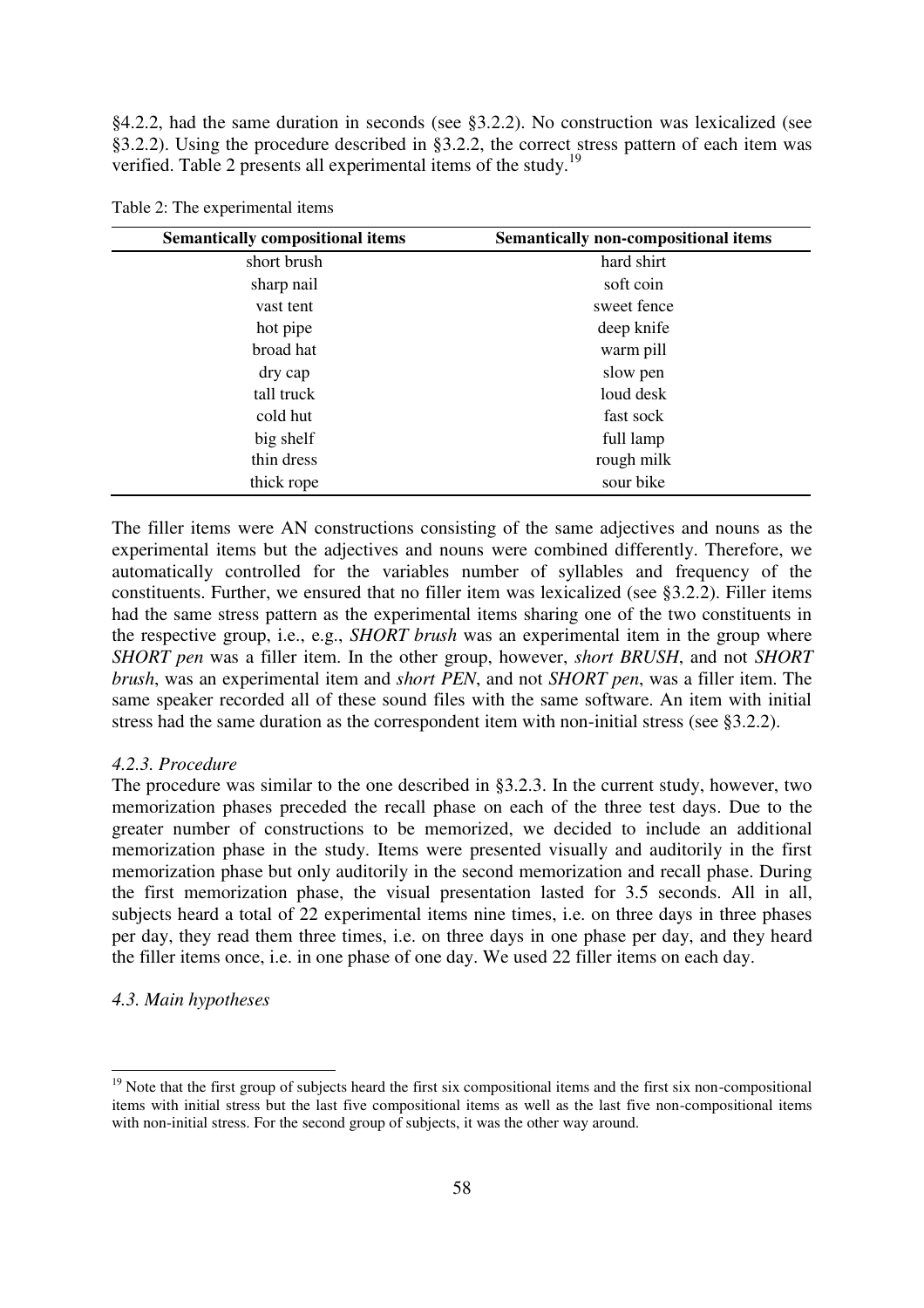Due to their higher frequency of usage and their lower degree of markedness, we expected the features non-initial stress and semantic compositionality to cause faster and more accurate reactions than initial stress and semantic non-compositionality (Liberman & Sproat 1992: 134; Giegerich 2009: 5-7). Therefore, the phrase-like constructions, i.e. the compositional constructions with non-initial stress, should trigger the fastest and most accurate responses when looking at all three days together. As opposed to that, subjects should be (significantly) slower and less accurate when responding to the compound-like constructions, i.e. to the noncompositional constructions with initial stress. Comparing the two extremes, i.e. compoundlike and phrase-like constructions, on the individual days, however, we hypothesized a greater memorization advantage of the compound-like constructions compared to the phraselike constructions in that the former should (significantly) differ from the latter at an early point during the experiment (e.g. day one) but not at a later point (e.g. day two).

# *4.4. Results*

Again, we used Minitab to conduct the statistical analyses. None of the 34 subjects and none of the experimental items had to be excluded from further analyses since all of them reached the accuracy threshold of 70 percent. Only correct responses were included in the statistical analysis of the dependent variable of RESPONSE TIME. In the following, we focus on the analysis of responses given to the experimental items with response times from 596 to 1598 ms (RESPONSE TIME) or 596 to 1606 ms (RESPONSE ACCURACY).<sup>20</sup> In sum, 82.71 and 91.44 percent of responses given to the experimental items were included in the following analyses on RESPONSE TIME and RESPONSE ACCURACY respectively.

2 x 2 x 3 repeated-measures ANOVAs by subject  $(F_1)$  and by item  $(F_2)$  were conducted for the two dependent variables RESPONSE TIME and RESPONSE ACCURACY. We included the following three fixed independent factors: STRESS as a within-subject and within-item factor, SEMANTIC COMPOSITIONALITY as a within-subject and between-item factor and DAY as a within-subject and within-item factor. STRESS had the two levels initial stress and non-initial stress, SEMANTIC COMPOSITIONALITY had the two levels semantic compositionality and semantic non-compositionality and DAY had the three levels 1, 2 and 3. SUBJECT represented a random factor in  $F_1$  and ITEM was a random factor in  $F_2$ .

The analysis of both RESPONSE TIME and RESPONSE ACCURACY revealed that the interactions of STRESS x SEMANTIC COMPOSITIONALITY as well as STRESS x SEMANTIC COMPOSITIONALITY x DAY did not reach significance (for the results of the other interactions and main effects, cf. Appendix C and D). We then directly compared the two poles of the interaction of STRESS x SEMANTIC COMPOSITIONALITY, i.e. the phrase-like constructions characterized by non-initial stress and compositional semantics and the compound-like constructions characterized by initial stress and non-compositional semantics, by using Tukey multiple comparisons. Our analysis of RESPONSE TIME revealed a highly significant difference in both F<sub>1</sub> and F<sub>2</sub> (DM<sub>1</sub> = -68.8, t<sub>1</sub> = -5.52,  $p_1$  = .000; DM<sub>2</sub> = -61.3, t<sub>2</sub> = -4.40,  $p_2$  = .000). The difference in  $F_1$  is represented in Figure 2. The analysis of RESPONSE ACCURACY yielded a significant result only in  $F_1$  (DM<sub>1</sub> = 5.69, t<sub>1</sub> = 3.05,  $p_1$  = .012). However, as mentioned in §4.3, we do not interpret this trend to represent a memorization advantage. Instead, we can simply explain the difference by referring to the lower level of markedness of the phrase-like constructions.

<sup>&</sup>lt;sup>20</sup> Outliers were discarded using boxplots.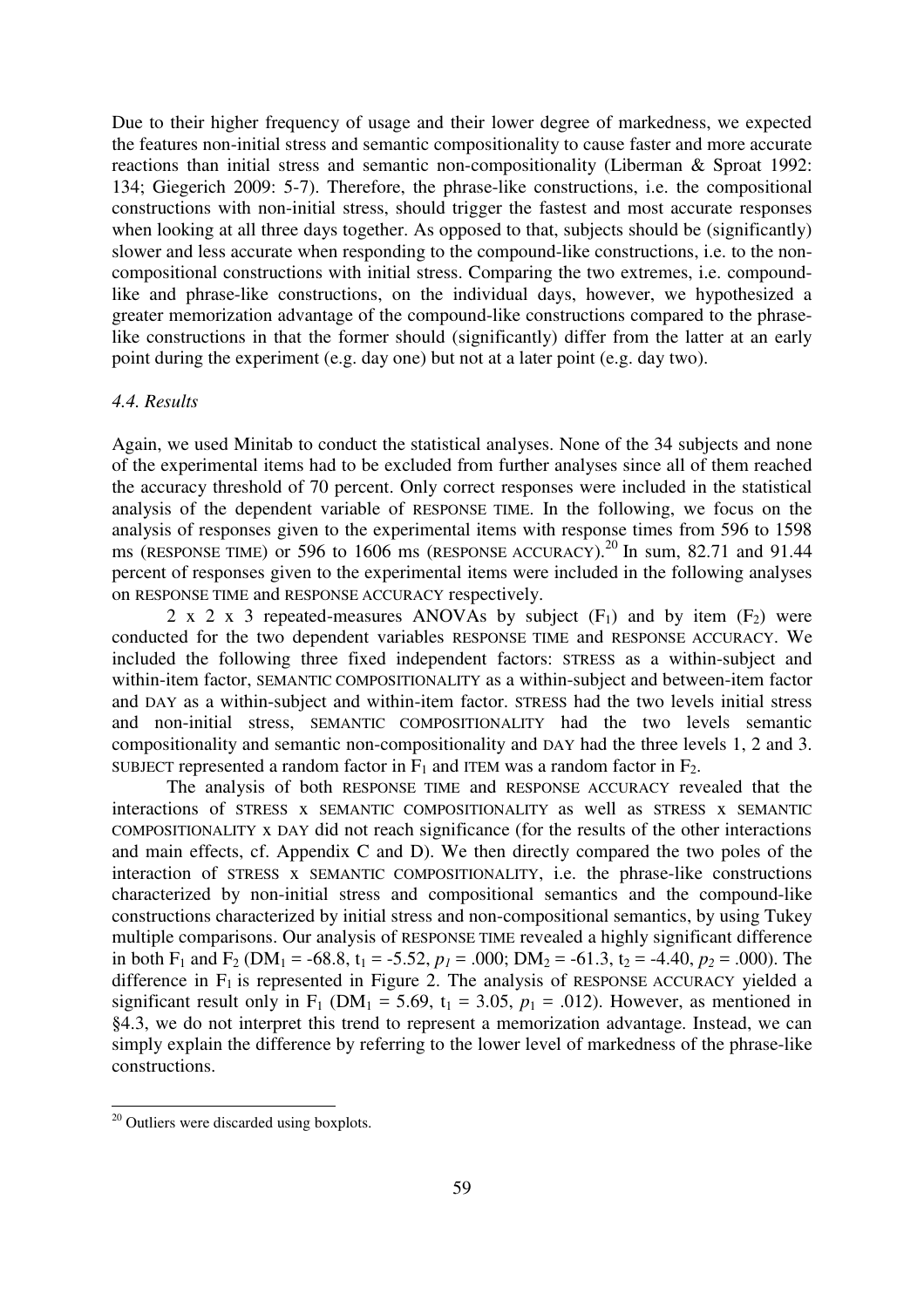

Figure 2: Interaction of STRESS x SEMANTIC COMPOSITIONALITY  $(F_1)$ 

In the next step, we were particularly interested in the comparison between the phrase-like and compound-like constructions on the three individual days. The data of RESPONSE TIME showed a (highly) significant difference between the two groups on day one ( $DM_1 = -107.1$ ,  $t_1 = -4.96$ ,  $p_1 = .000$ ; DM<sub>2</sub> = -81.1,  $t_2 = -3.36$ ,  $p_2 = .048$ ) but not on day two (DM<sub>1</sub> = -46.9,  $t_1$  $=$  -2.17,  $p_1 = .569$ ; DM<sub>2</sub> = -50.3, t<sub>2</sub> = -2.09,  $p_2 = .633$ ) and three (DM<sub>1</sub> = -52.2, t<sub>1</sub> = -2.42,  $p_1 =$ .393; DM<sub>2</sub> = -52.4,  $t_2$  = -2.17,  $p_2$  = .571).<sup>21</sup> Figure 3 visualizes the comparisons in F<sub>1</sub>.

<sup>&</sup>lt;sup>21</sup> In terms of response accuracy, the two kinds of constructions did not significantly differ on any of the three days.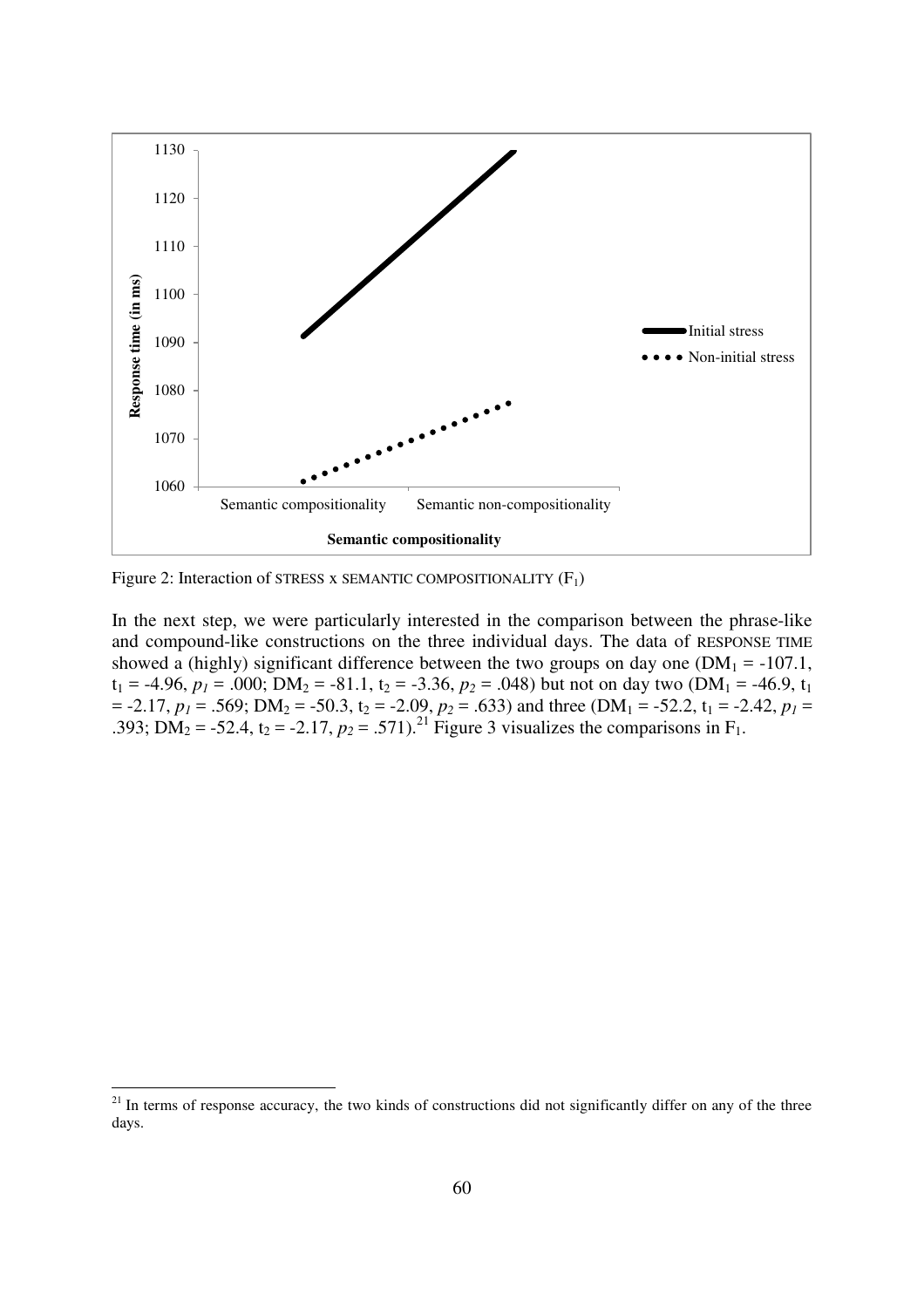

Figure 3: Phrase-like constructions versus compound-like constructions on the three test days  $(F_1)$ 

### *4.5. Discussion*

In our first study, we contrasted the memorization of English AN constructions with initial stress to those with non-initial stress but did not find that any of the two kinds of constructions were memorized better. Since almost all items were fully compositional in their semantics in the first study, we decided to investigate the interaction of stress and semantic compositionality in our second study and revealed a greater improvement of semantically non-compositional constructions with initial stress compared to semantically compositional constructions bearing non-initial stress. At this point, we see a clear similarity between English and German: not only did German AN compounds, which are typically semantically non-compositional and have initial stress, show a memorization advantage in comparison to phrases (Kotowski et al. 2014: 195-196), which are known for non-initial stress and their semantic compositionality, but also English AN compound-like constructions showed a memorization advantage over English AN phrase-like constructions. Initial stress, semantic non-compositionality and memorization affinity can be regarded as typically morphological characteristics.

# **5. General discussion and conclusion**

The current investigation contributes to the ongoing debate about the demarcation between morphological and syntactic structure building. While the structural factor of inflection can be used to unambiguously distinguish a compound from a phrase in German and French, this factor cannot be used to do so in English. Our paper aimed both at further investigating the cognitive nature of morphological and syntactic constructions from a cross-linguistic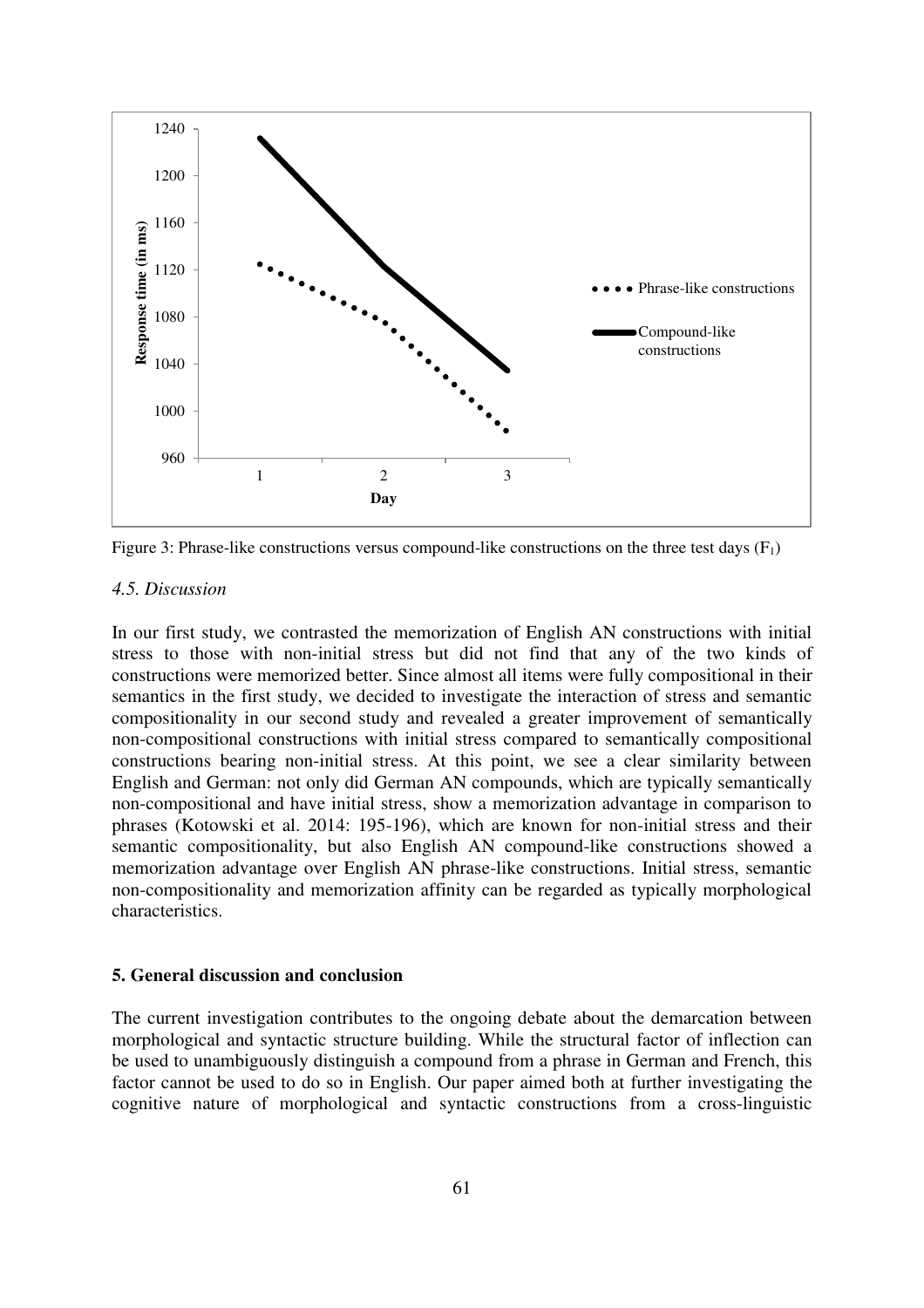perspective and at transferring tendencies from a language like German, where a clear structural distinction between compounds and phrases is possible, to English, where a clear structural separation is not possible. In general, German functioned as the starting point of the current contribution. Since the German AN constructions that were part of our first study can be unequivocally considered to figure as compounds on structural grounds and showed a memorization advantage in a previous study, we aimed at comparing the cognitive nature, specifically the affinity to be memorized, of these German compounds to that of AN/NA constructions in French and English in order to find further support for a grammatical distinction between compounds and phrases or, in the case of English, at least between compound-like and phrase-like constructions.

The results of our first study clearly point to a memorization advantage of compounds, i.e. the German AN constructions, in comparison to phrases, i.e. the French AN/NA constructions. The memorization advantage was expressed in the overall significantly faster reactions to the German compounds compared to the French phrases. Note that responses to memorized existing nouns of these languages (e.g. *Architekt/architecte*) did not significantly differ. The contrast of the English AN constructions with initial stress to those with non-initial stress required the second definition of the notion of memorization advantage. Since we interpreted the overall significantly faster performance on all three days taken together on structures with non-initial stress to be due to the higher frequency of usage of this pattern, we separately analyzed responses given on individual days. While this analysis did not reveal significant results as long as the focus was on semantically compositional constructions, our second study showed interesting findings concerning the interaction of stress and semantic compositionality. Even though compound-like constructions, i.e. semantically non-compositional constructions with initial stress, were responded to significantly more slowly than phrase-like constructions, i.e. semantically compositional constructions with non-initial stress, on the first day, the response times of these two item types did no longer significantly differ on the two following test days. We interpret this effect to reflect a memorization advantage of compound-like constructions in comparison to phrase-like constructions.

In sum, we have found further empirical evidence for a cognitive distinction of compounds and phrases by comparing the memorization of German AN compounds to French AN/NA phrases. Although we cannot establish a structural distinction between AN compounds and AN phrases in English, our analysis has revealed that compound-like constructions in English show similar cognitive reflexes as German AN compounds, i.e. they show a memorization advantage in comparison to phrase-like constructions.

#### **Acknowledgements**

We would like to thank Sven Kotowski, two anonymous reviewers as well as the audiences of "The International Conference on Language Variation in Europe (ICLaVE) 8" (Leipzig, 2015), the "Word-Formation Theories II/Typology and Universals in Word-Formation III Conference" (Košice, 2015), the " $10<sup>th</sup>$  Mediterranean Morphology Meeting (MMM10)"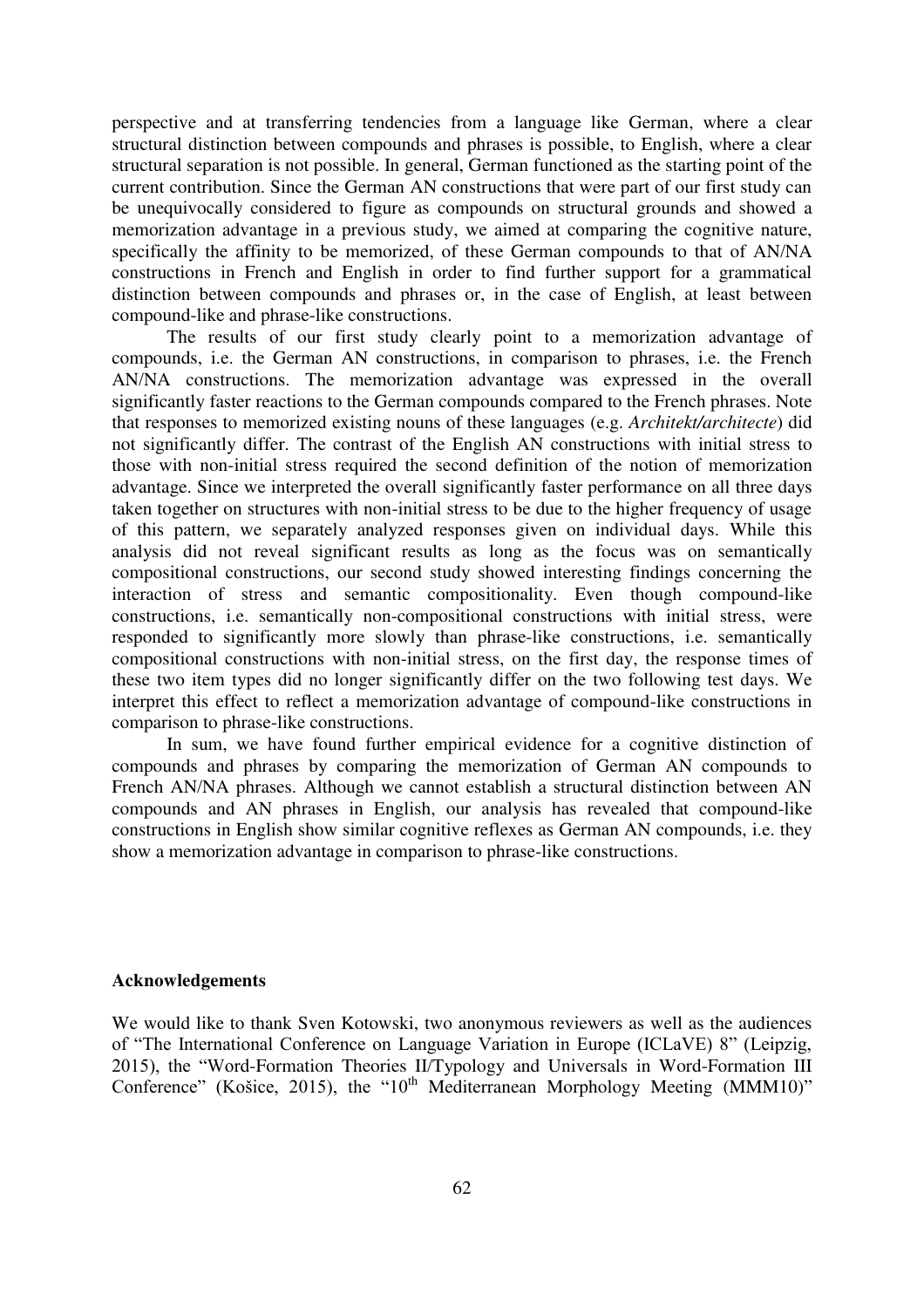(Haifa, 2015) and the " $17<sup>th</sup>$  International Morphology Meeting (IMM17)" (Vienna, 2016) for fruitful discussions and useful comments on the current paper.

# **Abbreviations**

AN – Adjective-noun DM – Difference of means NA – Noun-adjective

# **Appendix**

Appendix A: Remaining main effects and interactions of the first experimental study (response time)

Interaction of LANGUAGE x DAY: significant only in  $F_1$  ( $F_1(6, 155) = 2.32$ ,  $p = .036$ ); interaction of ITEM TYPE x DAY: not significant; main effect of LANGUAGE: highly significant only in  $F_2$  ( $F_2$ (3, 110) = 22.87,  $p = .000$ ); main effect of ITEM TYPE: highly significant ( $F_1$ (1, 155) = 147.06,  $p = .000$ ;  $F_2(1, 110) = 34.38$ ,  $p = .000$ ; main effect of DAY: highly significant  $(F_1(2, 155) = 14.86, p = .000; F_2(2, 110) = 15.20, p = .000).$ 

Appendix B: Remaining main effects and interactions of the first experimental study (response accuracy)

Interaction of LANGUAGE x DAY: significant only in  $F_1$  ( $F_1(6, 155) = 2.28$ ,  $p = .039$ ); interaction of ITEM TYPE x DAY: not significant; main effect of LANGUAGE: not significant; main effect of ITEM TYPE: not significant; main effect of DAY: significant  $(F_1(2, 155) = 3.70, p$  $= .027$ ; F<sub>2</sub>(2, 110) = 3.54, *p* = .032).

Appendix C: Remaining main effects and interactions of the second experimental study (response time)

Interaction of STRESS x DAY: not significant; interaction of SEMANTIC COMPOSITIONALITY x DAY: not significant; main effect of STRESS: highly significant  $(F_1(1, 363) = 21.77$ ,  $p = .000$ ;  $F_2(1, 100) = 14.20$ ,  $p = .000$ ; main effect of SEMANTIC COMPOSITIONALITY: very significant only in F<sub>1</sub> (F<sub>1</sub>(1, 363) = 9.83,  $p = .002$ ); main effect of DAY: highly significant (F<sub>1</sub>(2, 363) = 121.66,  $p = .000$ ;  $F_2$  (2, 100) = 100.99,  $p = .000$ ).

Appendix D: Remaining main effects and interactions of the second experimental study (response accuracy)

Interaction of STRESS x DAY: not significant; interaction of SEMANTIC COMPOSITIONALITY x DAY: not significant; main effect of STRESS: not significant; main effect of SEMANTIC COMPOSITIONALITY: very significant only in  $F_1$  ( $F_1(1, 363) = 10.10$ ,  $p = .002$ ); main effect of DAY: highly significant  $(F_1(2, 363) = 25.48, p = .000; F_2(2, 100) = 21.56, p = .000)$ .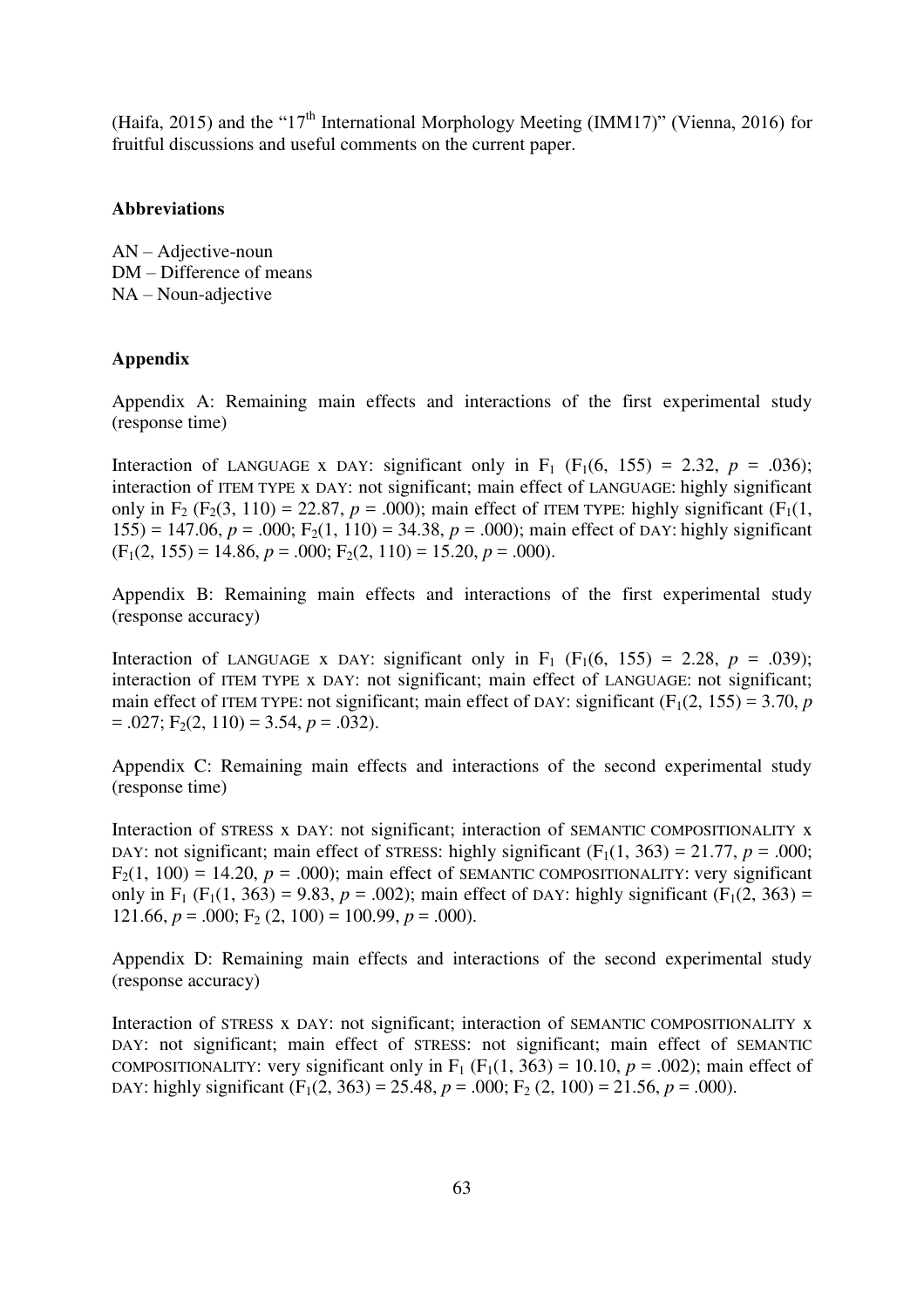#### **References**

- Ackema, Peter & Neeleman, Ad. 2004. *Beyond morphology: Interface conditions on word formation*. Oxford: Oxford University Press.
- Baker, Mark. 1985. The mirror principle and morphosyntactic explanation. *Linguistic Inquiry* 16(3). 373-415.
- Bakken, Kristin. 2006. Lexicalization. In Brown, K., Anderson, A. H., Bauer, L., Berns, M., Hirst, G. & Miller, J. (eds.), *Encyclopedia of language and linguistics*, 106-108. 2nd edn. Oxford: Elsevier.
- Bauer, Laurie. 1983. *English word-formation*. Cambridge: Cambridge University Press.
- Bauer, Laurie. 1998. When is a sequence of two nouns a compound in English? *English Language and Linguistics* 2(1). 65-86.
- Becker, Thomas. 1992. Compounding in German. *Rivista di Linguistica* 4(1). 5-36.
- Bell, Melanie J. 2011. At the boundary of morphology and syntax: Noun noun constructions in English. In Galani, A., Hicks, G. & Tsoulas, G. (eds.), *Morphology and its interfaces*, 137-167. Amsterdam & Philadelphia, PI: John Benjamins.
- Bisetto, Antonietta & Scalise, Sergio. 1999. Compounding: Morphology and/or syntax? In Mereu, L. (ed.), *Boundaries of morphology and syntax*, 31-48. Amsterdam & Philadelphia, PI: John Benjamins.
- Boersma, Paul & Weenink, David. 2012. *Praat: Doing phonetics by computer* [Computer program]. Version 5.3.13.<http://www.praat.org/>(Access on April 19, 2012).
- Boersma, Paul & Weenink, David. 2014. *Praat: Doing phonetics by computer* [Computer program]. Version 5.4.02.<http://www.praat.org/>(Access on December 18, 2014).
- Booij, Geert. 2010. *Construction morphology*. Oxford: Oxford University Press.
- Bouchard, Denis. 2002. *Adjectives, number and interfaces: Why languages vary*. Bingley: Emerald.
- Bücking, Sebastian. 2009. How do phrasal and lexical modification differ? Contrasting adjectivenoun combinations in German. *Word Structure* 2(2). 184-204.
- Bühl, Achim & Zöfel, Peter. 2002. *SPSS 11: Einführung in die moderne Datenanalyse unter Windows*. 8th revised and extended edn. München: Pearson Studium.
- Bybee, Joan. 1995. Diachronic and typological properties of morphology and their implications for representation. In Feldman, L. B. (ed.), *Morphological aspects of language processing*, 225- 246. Hillsdale, NJ: Lawrence Erlbaum Associates.
- Chomsky, Noam. 1970. Remarks on nominalization. In Jacobs, R. A. & Rosenbaum, P. S. (eds.), *Readings in English transformational grammar*, 184-221. Waltham, MA: Ginn and Company.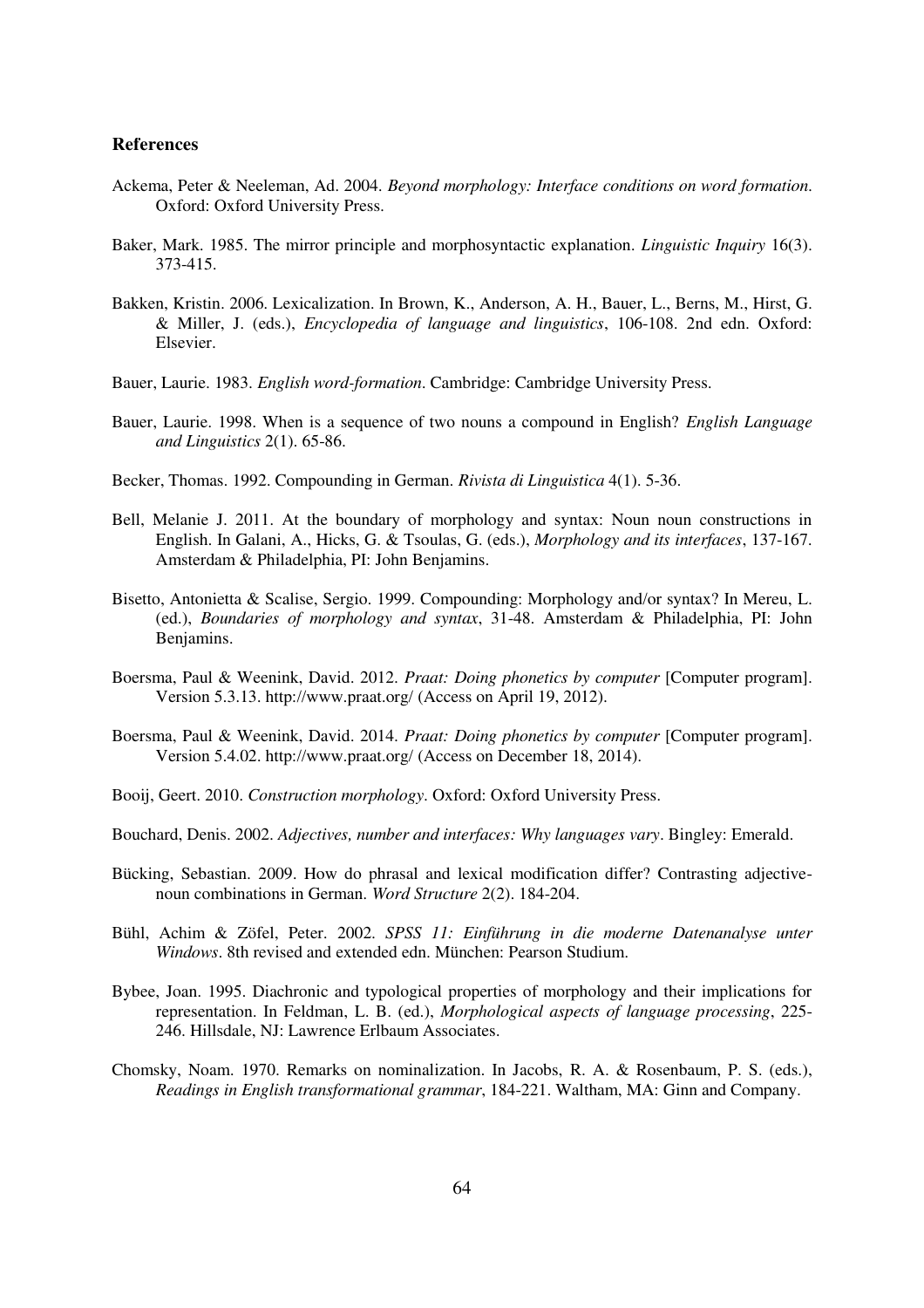- Chomsky, Noam & Halle, Morris. 1968. *The sound pattern of English*. New York, NY: Harper & Row.
- Di Sciullo, Anna-Maria & Williams, Edwin. 1987. *On the definition of word*. Cambridge, MA: The MIT Press.
- Dixon, Robert Malcom Ward. 1982. *Where have all the adjectives gone? And other essays in semantics and syntax*. Berlin: Mouton de Gruyter.
- Downing, Pamela. 1977. On the creation and use of English compound nouns. *Language* 53(4). 810- 842.
- Frawley, William. 1992. *Linguistic semantics*. Hillsdale, NJ: Lawrence Erlbaum Associates.
- Gaeta, Livio & Ricca, Davide. 2009. Composita solvantur: Compounds as lexical units or morphological objects? *Rivista di Linguistica* 21(1). 35-70.
- Gallmann, Peter. 2009. Die flektierbaren Wortarten: Das Substantiv (Nomen). In Dudenredaktion (eds.), *Duden: Die Grammatik: Unentbehrlich für richtiges Deutsch*, 145-248. 8th, revised edn. Mannheim: Dudenverlag.
- Giegerich, Heinz J. 1992. *English phonology: An introduction*. Cambridge: Cambridge University Press.
- Giegerich, Heinz J. 2004. Compound or phrase? English noun-plus-noun constructions and the stress criterion. *English Language and Linguistics* 8(1). 1-24.
- Giegerich, Heinz J. 2005. Associative adjectives in English and the lexicon-syntax interface. *Journal of Linguistics* 41(3). 571-591.
- Giegerich, Heinz J. 2009. The English compound stress myth. *Word Structure* 2(1). 1-17.
- Greenberg, Joseph. 1966. *Language universals*. The Hague: Mouton.
- Gries, Stefan Th. & Newman, John. 2013. Creating and using corpora. In Podesva, R. J. & Sharma, D. (eds.), *Research methods in linguistics*, 257-287. Cambridge: Cambridge University Press.
- Härtl, Holden. 2015. Semantic non-transparency in the mental lexicon: On the relation between wordformation and naming. In Brinker-von der Heyde, C., Kalwa, N., Klug, N.-M. & Reszke, P. (eds.), *Eigentlichkeit: Zum Verhältnis von Sprache, Sprechern und Welt*, 395-416. Berlin: Mouton de Gruyter.
- Hartley, Tony, Sharoff, Serge, Stephenson, Paul, Wilson, James, Babych, Bogdan & Thomas, Martin. 2011. *IntelliText* [Computer program]. http://corpus.leeds.ac.uk/itweb/htdocs/ Query.html# (Access from April 14, 2014 through March 16, 2015).
- Kotowski, Sven & Böer, Katja & Härtl, Holden. 2014. Compounds vs. phrases: The cognitive status of morphological products. In Rainer, F., Gardani, F., Luschützky, H. C. & Dressler, W. U. (eds.), *Morphology and meaning: Selected papers from the 15th International Morphology Meeting, Vienna, February 2012*, 191-203. Amsterdam & Philadelphia, PI: John Benjamins.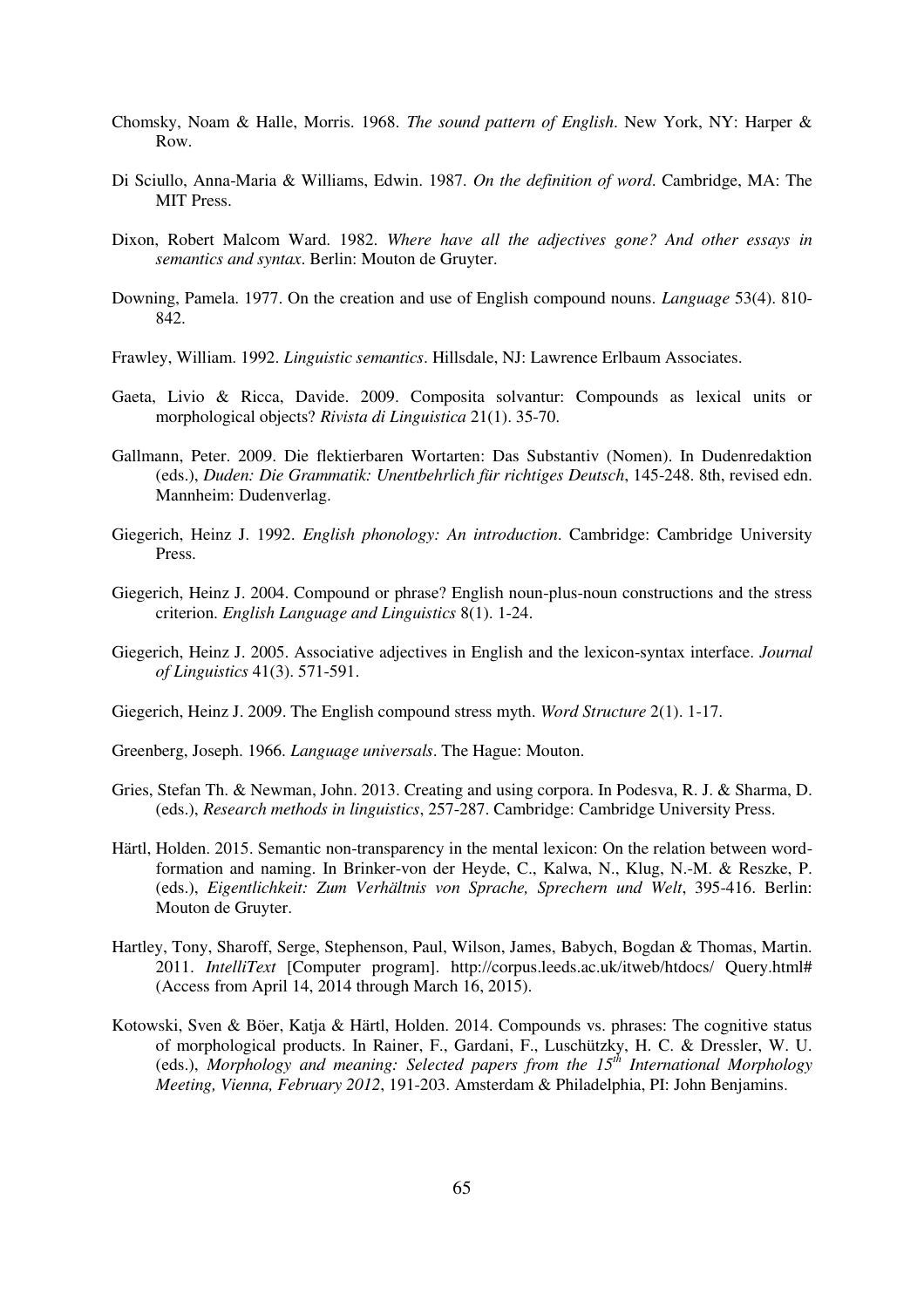Kremers, Joost. Forthcoming. Morphology is in the eye of the beholder. *Linguistische Berichte*.

- Lang, Margaret & Perez, Isabelle. 2004. *Modern French grammar: A practical guide*. 2nd edn. London: Routledge.
- Larson-Hall, Jenifer. 2010. *A guide to doing statistics in second language research using SPSS*. New York, NY: Routledge/Taylor & Francis.
- Leiner, Dominik. 2014. *SoSci survey* [Computer program]. Version 2.6.00-i. [https://www.soscisurvey.de](https://www.soscisurvey.de/) (Access from February 25, 2015 through March 23, 2015).
- Levi, Judith N. 1978. *The syntax and semantics of complex nominals*. New York, NY: Academic Press.
- Liberman, Mark & Sproat, Richard. 1992. The stress and structure of modified noun phrases in English. In Sag, I. A. & Szabolcsi, A. (eds.), *Lexical matters*, 131-181. Leland Stanford Junior University: Center for the Study of Language and Information.
- Lieber, Rochelle. 1992. *Deconstructing morphology: Word formation in syntactic theory*. Chicago, IL: The University of Chicago Press.
- Lieber, Rochelle & Štekauer, Pavol. 2009. Introduction: Status and definition of compounding. In Lieber, R. & Štekauer, P. (eds.), *The Oxford handbook of compounding*, 3-18. Oxford: Oxford University Press.
- Lübke, Regina. 2007. *Französische Grammatik*. München: Bassermann.
- McCauley, Stewart M., Hestvik, Arild & Vogel, Irene. 2012. Perception and bias in the processing of compound versus phrasal stress: Evidence from event-related brain potentials. *Language and Speech* 56(1). 23-44.
- Minitab Inc. 2013. *Minitab ® 17* [Computer program]. <http://www.minitab.com/de-de>& <http://www.onthehub.com/minitab/>(Kivuto Solutions Inc.) (Access on July 22 and 28, 2014).
- Mondini, Sara, Jarema, Gonia, Luzzatti, Claudio, Burani, Cristina & Semenza, Carlo. 2002. Why is "Red Cross" different from "yellow cross"?: A neuropsychological study of noun-adjective agreement within Italian compounds. *Brain and Language* 81. 621-634.
- Motsch, Wolfgang. 2004. *Deutsche Wortbildung in Grundzügen* (Schriften des Instituts für Deutsche Sprache 8). 2nd revised edn. Berlin: Walter de Gruyter.
- Olsen, Susan. 2000. Composition. In Booij, G., Lehmann, C. & Mugdan, J. (eds.), *Morphologie: Ein internationales Handbuch zur Flexion und Wortbildung/Morphology: An international handbook on inflection and word-formation*, 897-916. Berlin: Walter der Gruyter.
- Pereltsvaig, Asya. 2012. *Languages of the world: An introduction*. Cambridge: Cambridge University Press.
- Plag, Ingo. 2003. *Word-formation in English*. Cambridge: Cambridge University Press.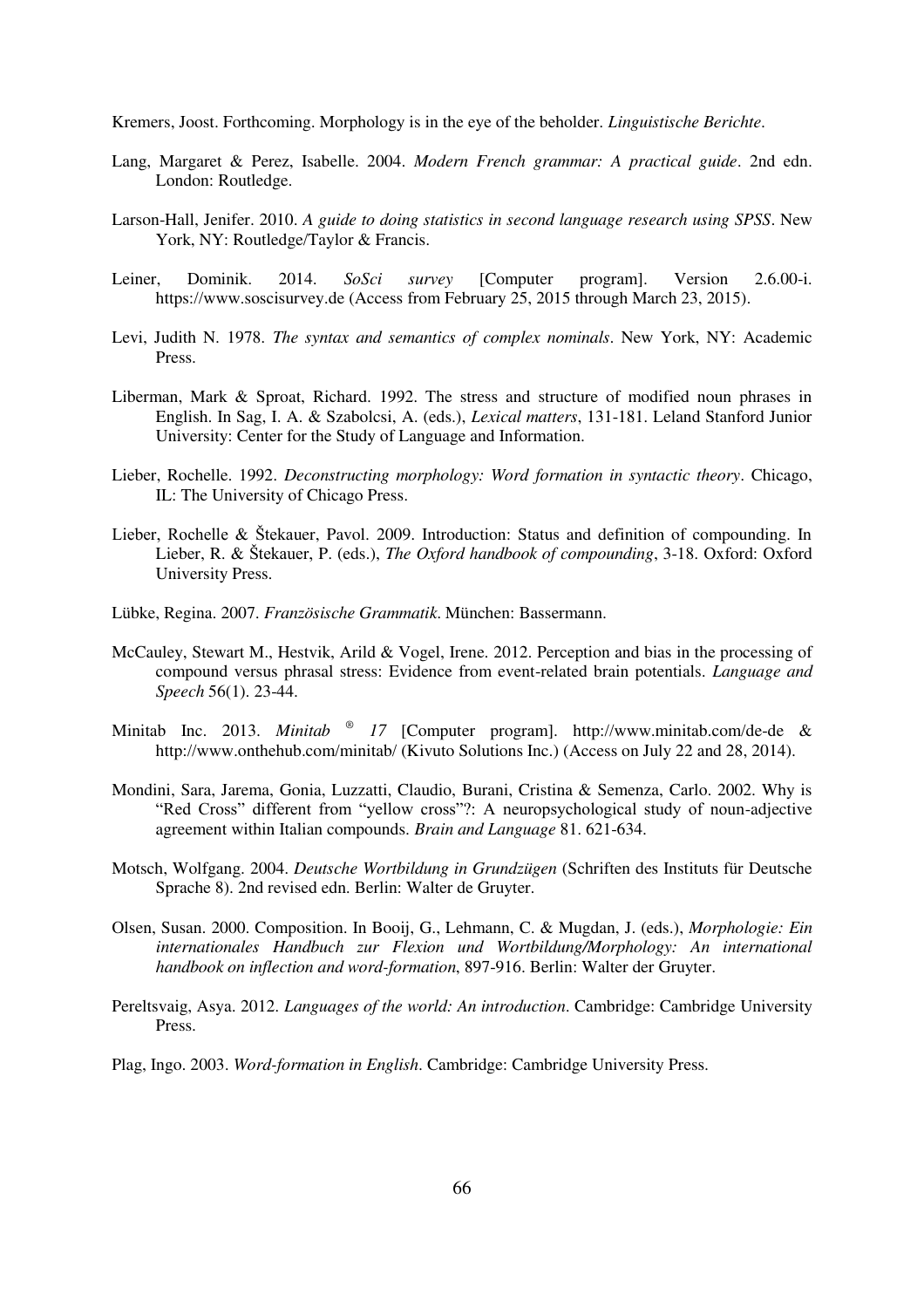Plag, Ingo. 2006. The variability of compound stress in English: Structural, semantic, and analogical factors. *English Language and Linguistics* 10(1). 143-172.

Psychology Software Tools, Inc. 2010. *E-Prime 2 Professional* [Computer program]. Sharpsburg, PA.

- Sadock, Jerrold M. 1985. Autolexical syntax: A proposal for the treatment of noun incorporation and similar phenomena. *Natural Language and Linguistic Theory* 3. 379-439.
- Scalise, Sergio & Guevara, Emiliano. 2005. The lexicalist approach to word-formation and the notion of the lexicon. In Štekauer, P. & Lieber, R. (eds.), *Handbook of word-formation*, 147-187. Dordrecht: Springer.
- Schiller, Niels O., Fikkert, Paula & Levelt, Clara C. 2004. Stress priming in picture naming: An SOA study. *Brain and Language* 90. 231-240.
- Schlücker, Barbara. 2014. *Grammatik im Lexikon: Adjektiv-Nomen-Verbindungen im Deutschen und Niederländischen*. Berlin: De Gruyter.
- Schlücker, Barbara & Hüning, Matthias. 2009. Compounds and phrases: A functional comparison between German A + N compounds and corresponding phrases. *Rivista di Linguistica* 21(1). 209-234.
- Su, Yi-ching. 1999. The representation of compounds and phrases in the mental lexicon: Evidence from Chinese. *WJMLL: The Web Journal of Modern Language Linguistics* 4-5.
- ten Hacken, Pius. 2013. Compounds in English, in French, in Polish, and in general. *SKASE Journal of Theoretical Linguistics* 10(1). 97-113.
- Treffers-Daller, Jeanine. 2005. Evidence for insertional codemixing: Mixed compounds and French nominal groups in Brussels Dutch. *International Journal of Bilingualism* 9(3–4). 477-508.
- van Goethem, Kristel. 2009. Choosing between A + N compounds and lexicalized A + N phrases: The position of French in comparison to Germanic languages. *Word Structure* 2(2). 241-253.
- van Heuven, Walter J. B., Mandera, Pawel, Keuleers, Emmanuel & Brysbaert, Marc. 2014. SUBTLEX-UK: A new and improved word frequency database for British English. *The Quarterly Journal of Experimental Psychology* 67(6). 1176-1190.
- Wunderlich, Dieter. 1986. Probleme der Wortstruktur. *Zeitschrift für Sprachwissenschaft* 5(2). 209- 252.